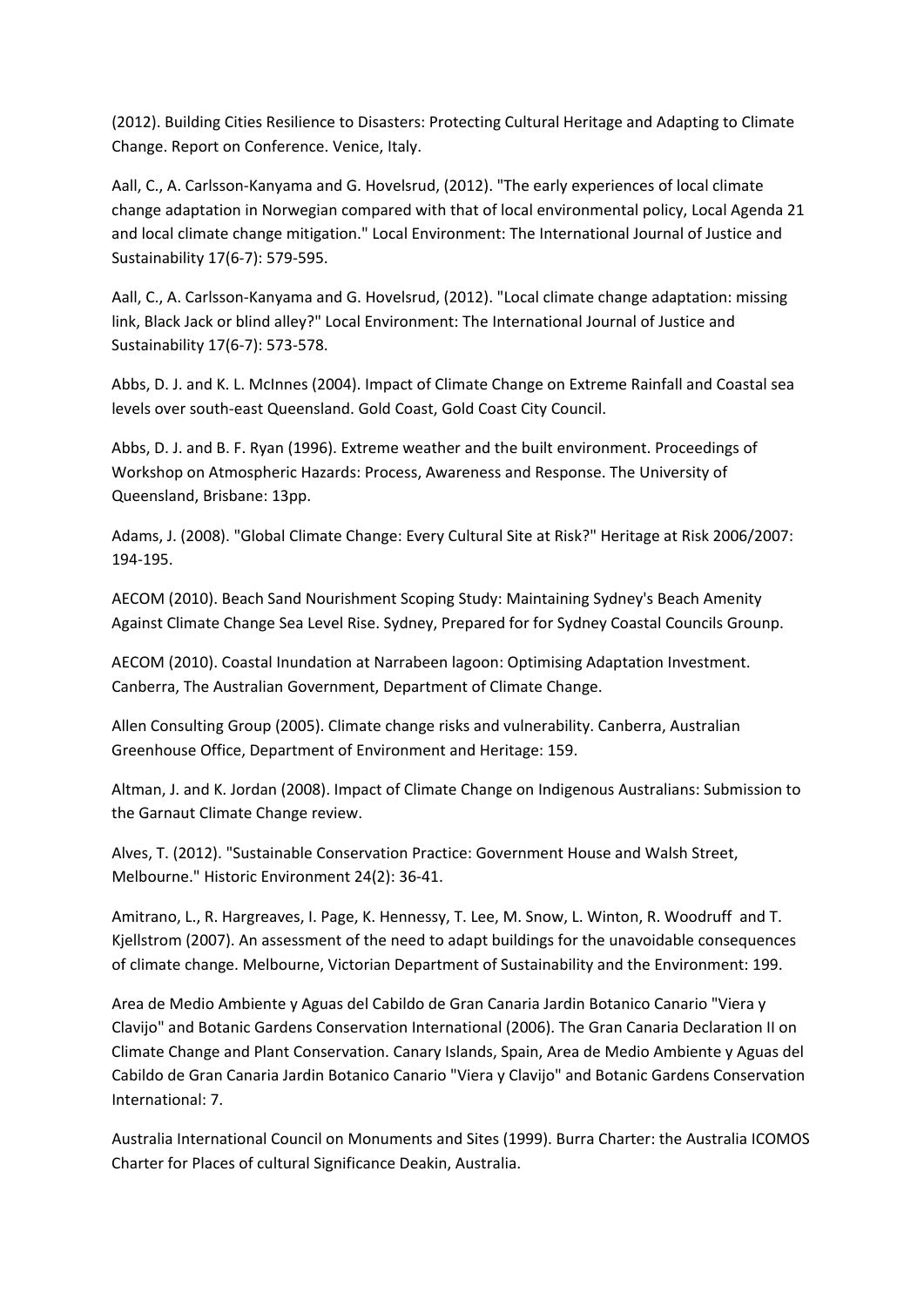Australia, S. (2008). Climate Change Adaptation Actions for Local Government. Canberra, Department of Climate Change and Energy Efficiency: 69.

Australian Climate Justice Program, t. C. A. N. A. a. F. o. t. E. A. (2008). State Parties Responsibilities under the World Heritage Convention in the Context of Climate Change ‐ Absolute Minimum Temperature Rise Necessary for Compliance with the World Heritage Convention, Australian Climate Justice Program, the Climate Action Network Australia and Friends of the Earth Australia.

Australian Greenhouse Office (2006). Climate Change Impacts and Risk Management: a guide for business and government. Canberra, Department of Environment and Heritage: 72.

Australian Human Rights Commission (2008). Climate Change, Water and Indigenous Knowledge: a community guide to the Native Title Report 2008.

Australian National University (2009). Implications of climate change for Australia's World Heritage properties: a preliminary assessment, Department of Climate Change and Department of Environment, Water and the Arts.

Austroads (2004). Impact of climate change on road infrastructure. Sydney, Austroads Incorporated: 124.

Avgerinou‐kolonias, S. (2008). "Heritage and Global Climate Change: Summer fires in Greece. Tha case of Olympia." Heritage at Risk 2006/2007: 220‐223.

Awano, H. (2005). Industrial heritage lost under peculiar use conditions and climates: collapse of the enginehouse of Yonezawa Engine Depot, Japan. Heritage of Technology, Gdannsk.

Baard, P., M. V. Johansson, H. Carlsen and K. E. Bjornberg (2012). "Scenarios and sustainability: tools for alleviating the gap between municipal means and responsibilities in adaptation planning." Local Environment: The International Journal of Justice and Sustainability 17(6‐7): 641‐662.

Balderstone, S. (2012). "Sustainable heritage: how does it rate." Historic Environment 24(2): 14‐18.

Balica, S. F., N. G. Wright and F. van der Meulen (2012). "A Flood Vulnerability Index for Coastal Cities and its use in Assessing Climate Change Impacts." Natural Hazards.

Barham, T. (2010). Archaeological Records as Guides to Managing Coastal Retreat in Response to Rising Sea Levels: opportunities to forecast shorefaces of the future by hindcasting those of the past. Australian Archaeological

Association Conference. S. K. May, M. Travers and M. Berry. Batemans Bay.

Berenfeld, M. (2008). "Climate Change and Cultural Heritage: Local Evidence, Global Responses." The George Wright Forum 25(2): 66‐82.

Berkes, F. and D. Jolly (2001). "Adapting to climate change: social‐ecological resilience in a Canadian Western Arctic community." Ecology and Society 5(2).

Bird, M. (1992). "The Impact of Tropical Cyclones on the Archaeological Record: an Australian example." Archaeology in Oceania 27(2): 75‐86.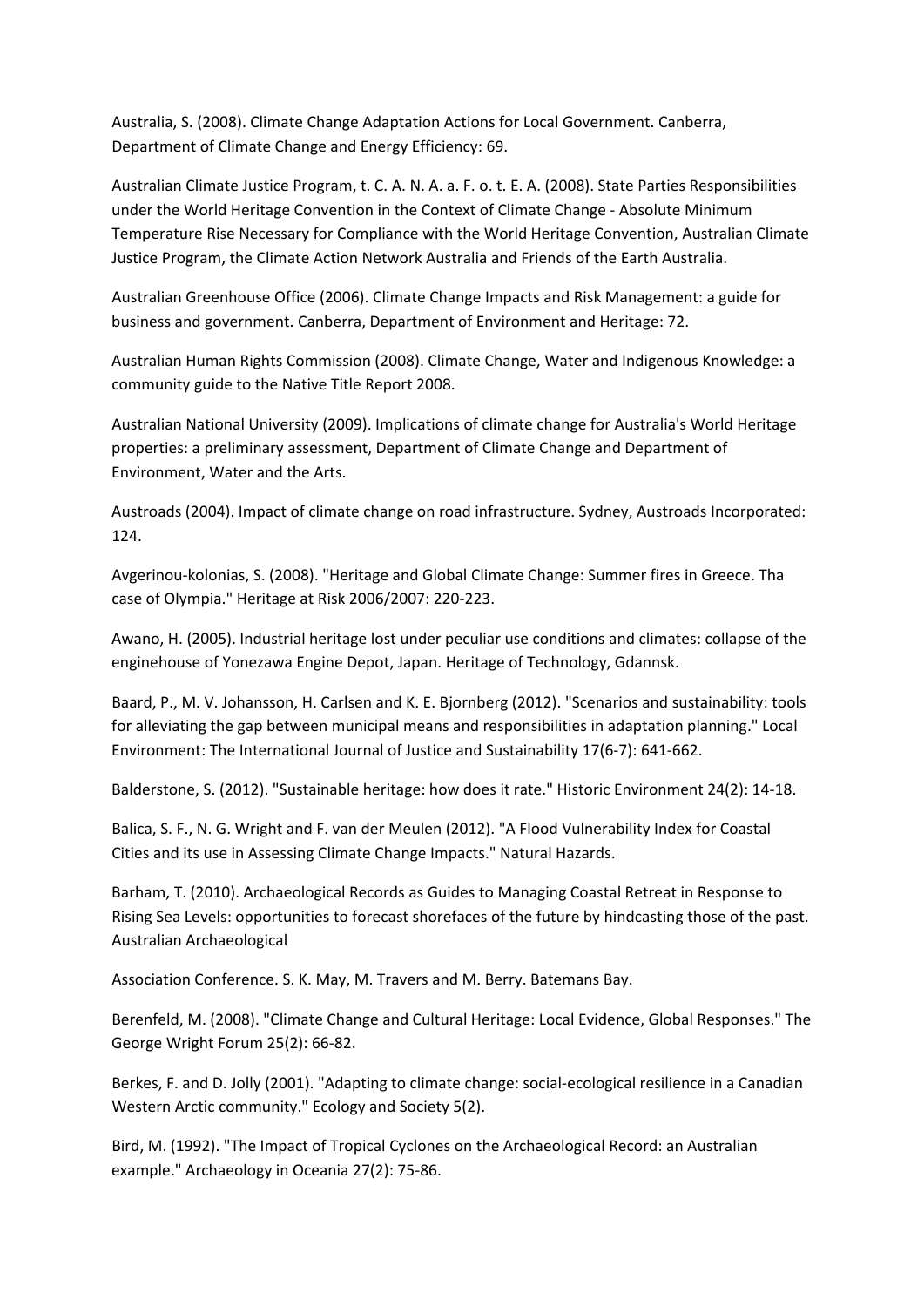Bird, M. (1995). "Coastal morphodynamics and the archaeological record: Further evidence from Upstart Bay, North Queensland." Australian Archaeology 40.

Blue Mountains World Heritage Institute (2005). Climate Change and Fire in the Greater Blue Mountains and Sydney Basin Region: An interdisciplinary research forum.

Boom, B., K. Lauby, J. Miller and G. Shakespear Scientific Research at the New York Botanical Garden. S. A. L. a. A. Skillion. New York, The New York Botanical Garden.

Bourke, P. (2010). Macassan and Mound Sites' Imminent demise? Towards addressing the threats of climate change to heritage vaues of the Northern Territory coast. Australian Archaeological

Association Conference. S. K. May, M.Travers and M. Berry. Batemans Bay.

Bowler, S. (2008). "Thinking nationally; acting locally: the Church of England and climate change." Conservation Bulletin English Heritage, London 57: 33‐34.

Brindlecombe, P. a. C. M. G. (2007). Climate Change Critical to Cultural Heritage. Heritage, Weathering and Conservation. M. A. d. B. R. Fort, M. Gomez-Heras and C. Vazquez-Calco, Taylor and Francis/Balkema.

Brockwell, S. (2010). Earthern Mounds and Climate Change in Northern Australia. Australian Archaeological

Association Conference. S. K. May, M. Travers and M. Berry. Batemans Bay.

Brown, O. and L. Farquhason (2010). From Little Things: Research arising from investigation of the Little Bay Midden, NSW. Australian Archaeological

Association Conference. S. K. May, M. Travers and M. Berry. Batemans Bay.

Buhrich, A. (2010). Literature Review ‐ Climate change and Indigenous communities. Cairns, James Cook University,.

Bumbaru, D. (2006). "Climate change ‐ buildings, cities, landscapes and other cultural heritage sites are at stake." ICOMOS News 16(2): 1‐4.

Bumbaru, D. (2008). Initiatives of ICOMOS to improve the protection and conservation of heritage sites facing natural disasters and climate change. Dresden, TUD Press: 203‐214.

Burgess, C., F. Johnston, H. Berry, J. McDonnell, D. Yibarbuk, C. Ginabarra, A. Mileran and R. Bailie (2009). "Healthy Country, healthy people: the relationship between Indigenous health status and "caring for country"." Medical Journal of Australia 190(10).

Campbell, A. (2008). Managing Australian Landscapes in a Changing Climate: A Climate Change Primer for Regional Natural Resource Management Bodies. Department of Climate Change. Canberra, Department of Climate Change,.

Campbell, M. and R. McGovern‐Wilson (2009). "Climate Change and New Zealand archaeology: threats and opportunities." Archaeology in New Zealand 52(3): 164‐170.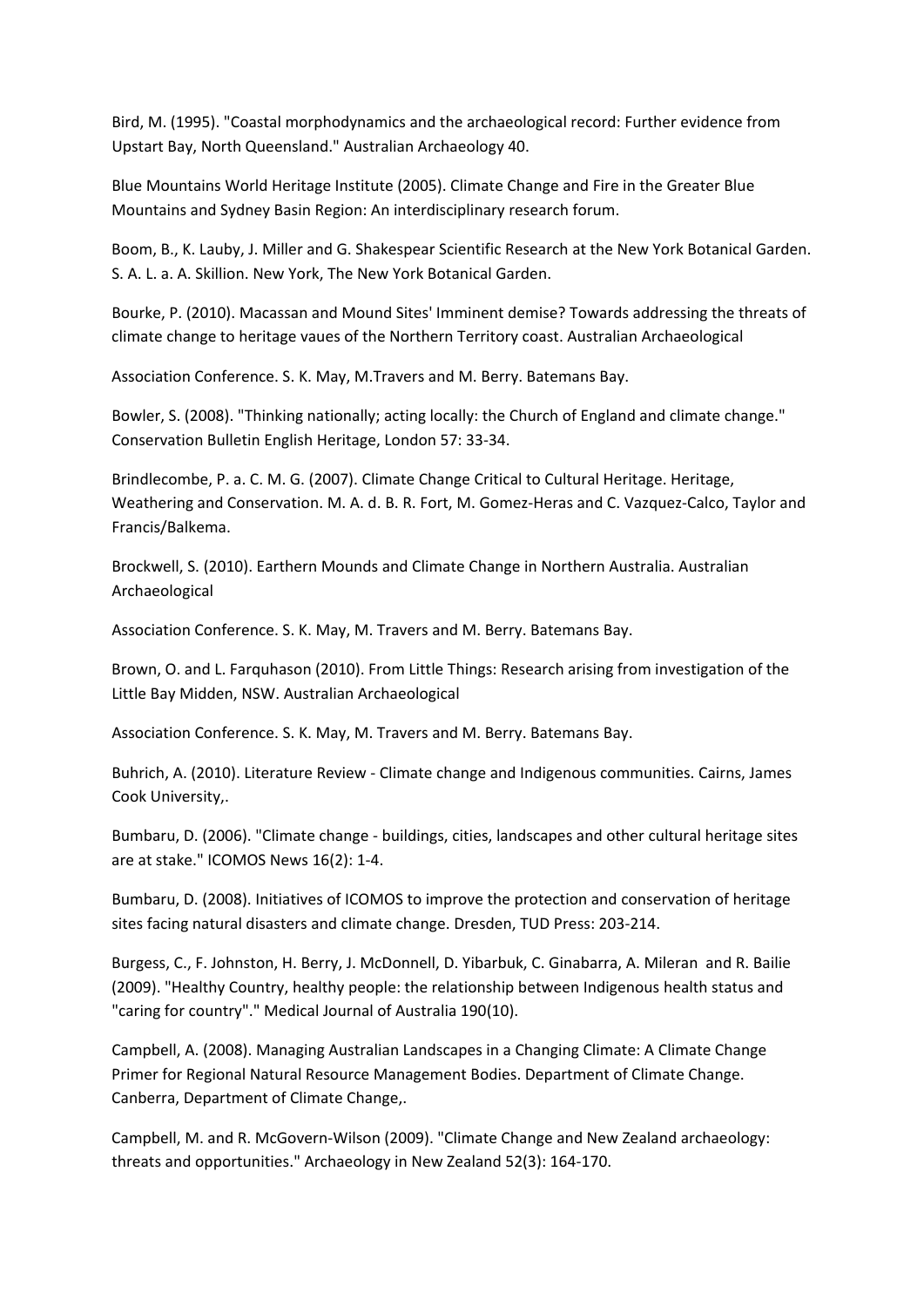Cassar, M. (2005). Climate Change and the Historic Environment. London, University College London.

Cassar, M. (2008). "Threats and opportunities: the historic environment and climate change." Conservation Bulletin, English Heritage London 57: 7‐11.

Cassar, M. (2011). "Impact of climate change on cultural heritage: from international policy to action." Cnservation Perspectives: The Getty Conservation Institute Newsletter 26(1): 10‐11.

Cassar, M. and R. Pender (2005). "The Impact of Climate Change on Cultural Heritage: Evidence and Response." Preventive Conservation II: 610‐616.

Centre for Sustainable Heritage (no date). Noah's Ark: Global Climate Change Impacts on Built Heritage and Cultural Landscapes. M. Cassar and C. Sabbioni. London, University College London and Institute of Atmostpheric Sciences and Climate, National Research Council, Italy.

Chapman, H. P. (2002). "Global warming: the implications for sustainable archaeological resource management." Conservation and management of archaeological sites 5(4): 241‐245.

Chappel, J. (1982). "Sea Levels and Sediment: Some features of the Context of Coastal Archaeological Sites in the Tropics." Archaeology in Oceania 17(2): 69‐78.

Cherrington, M. (2008). "Indigenous People and Climate Change." Cultural Survival Quarterly 32(2): 10‐12.

Chiky\*u Kanky\*o Senryaku Kenky\*u Kikan. (2008). Climate change policies in the Asia‐Pacific : re‐ uniting climate change and sustainable development. IGES white paper. Kanagawa, Japan, Institute for Global Environmental Strategies: xxx, 252.

This second IGES White Paper is a summary of current climate change policies in the Asia‐ Pacific region and new recommendations, based on strategic research carried out at IGES so far. The Asia‐Pacific is experiencing rapid economic development and, as well as being a major contributor to greenhouse gas emissions, it is feared that the region will suffer the worst impact. Climate change is the most urgent problem facing the international community and in pursuing a post‐2012 framework, attention is focused on ways to deal with climate change in Asia Pacific countries. This White Paper proposes climate strategies that fully take into account the needs of developing countries in Asia and the Pacific. It looks at the impact of climate change in the Asia‐Pacific region and current policies from various aspects such as international framework, market mechanisms, forestry, biofuels, waste, water and business, and sets out policy recommendations that integrate climate change policies and sustainable development and shows the way for new development towards the realisation of a low‐carbon society.

Christine, P. and R. Henry (2012). "Risky Places: Climate Change Discourse and the Transformation of Place on Moch (Federated States of Micronesia)." Shima 6(1): 30‐47.

Christoff, P. (2008). "Places worth keeping?: Global warming, heritage and the challenges to governance." Historic Environment 42(1): 41‐44.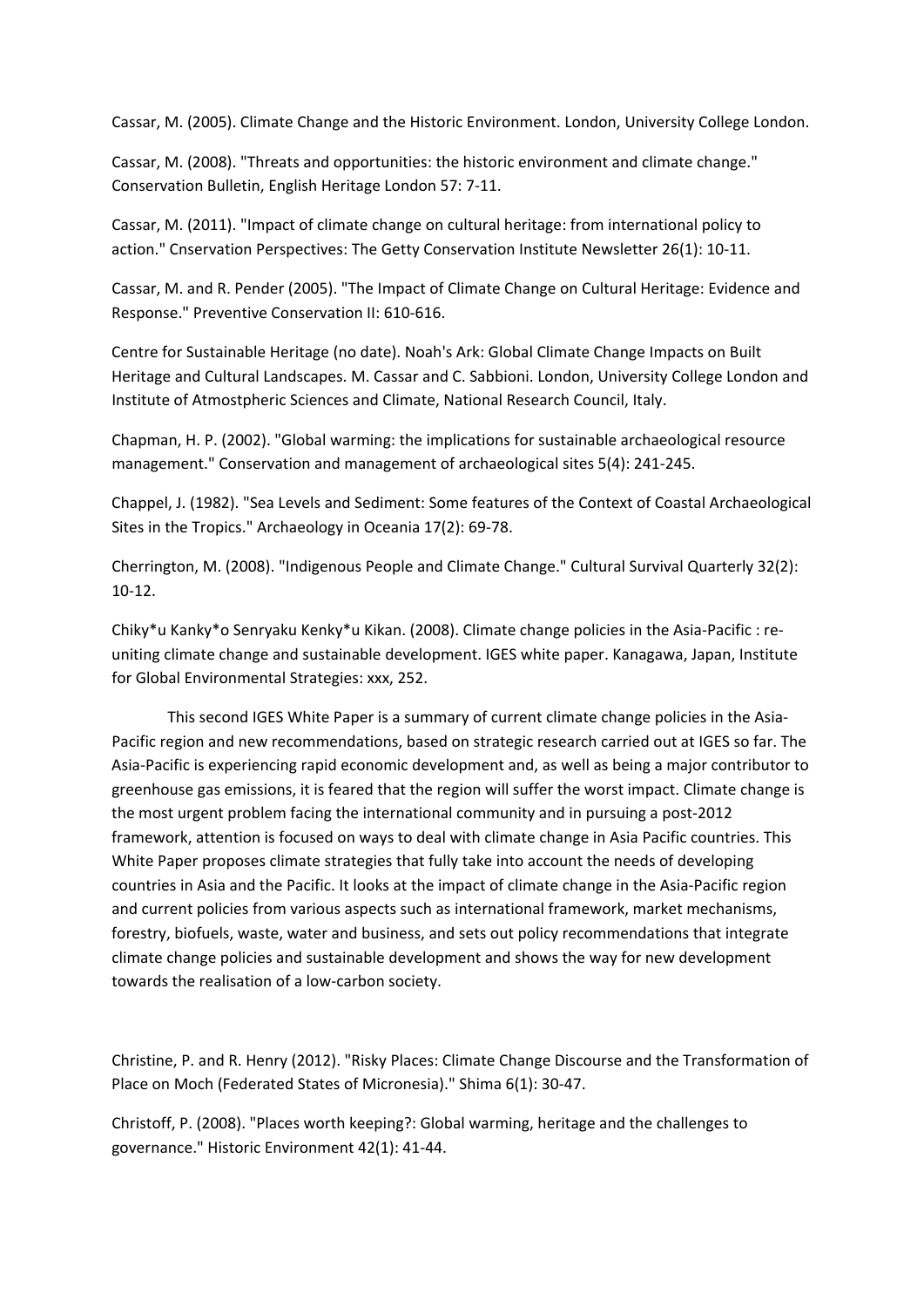Church, J. A., J.R. Hunter, K.L. McInnes and N.J. White (2006). "Sea level rise around the Australian coastline and the changing frequency of extreme sea‐level events." Australian Meteorological Magazine 55: 253‐260.

Climate East Midlands (2010). A new climate for heritage? Tackling climate change impacts on the Easy Midlands historic environment. Council for British Archaeology and East Midlands Heritage Forum.

Communities and Local Government UK (2010). Planning Policy Statement 5: Planning for the Historic Environment. London, The Stationery Office (TSO).

Conservation Council of South Australia (2005). Climate change resilient communities. Adelaide, Conservation Council of South Australia.

Council, G. C. C. (2009). Gold Coast City Council Climate Change Strategy 2009‐2014. Gold Coast City: 40.

Council, K.‐r.‐g. Climate Change Adaptation Strategy. Sydney: 76.

Council of Australian Governments (2004). National Enquiry on Bushfire Mitigation and Management.

Council of Heads of Australian Botanic Gardens (2008). National Strategy and Action Plan for the role of Australia's Botanic Gardens in Adapting to Climate Change: 25pp.

Cowell, P. J., B.G. Thom, R.A. Jones, C.H. Everts and D. Simanovic (2006). "Management of uncertainty in predicting climate change impacts on beaches." Journal of Coastal Research 22: 232‐ 245.

Cox, R. J. and G. P. Bloomberg (1984). Opera House Covered Walkway ‐ Marine Hydraulic Studies, UNSW Water Research Laboratory. Technical Report 84.

Craib, J. L. and G. R. Mangold (1999). Storm in a Test Pit: Effects of Cyclonic Storms on Coastal Archaeological Sites in Western Micronesia. Australian Coastal Archaeology. J. Hall and I. J. McNiven. Canberra, ANH Publications, The Australian National University: 79‐86.

Crosby, E., A.R. Dillon and W.J. King (2009). Working backwards: a speculation about Aboriginal economic responses to sea‐level changes on the coast of southeast Queensland between the nineteenth century and the late Pleistocene. ISAA conference (more details needed).

CSIRO (2007). Climate Change in the Hawkesbury ‐ Nepean Catchment. N. S. W. Government.

CSIRO (2007). Climate Change in the Sydney Hawkesubry Cacthment. C. f. t. N. Government.

CSIRO (2007). Projected changes in climatology forcing for coastal erosion in NSW. Sydney, NSW Department of Environment and Climate Change.

CSIRO (2010). Adaptation benchmarking survey: initial report.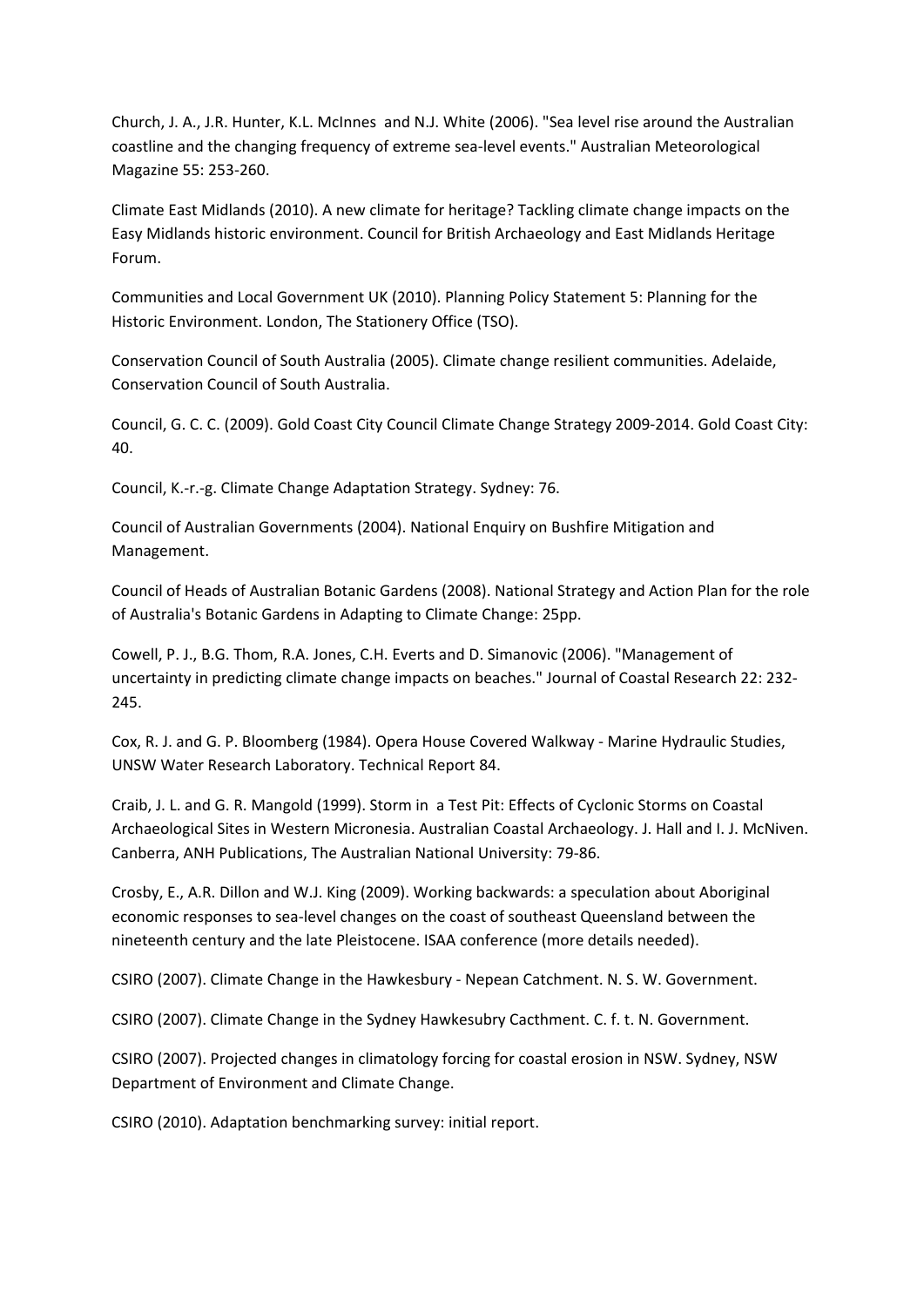Curran, J. M., B.J. Smith and P.A. Warke (2004). Implications of climate change and increased "time‐ of-wetness" for the soiling and decay of sandstone structures in Belfast, Northern Ireland. Belfast, Leiden, A.A. Balkema Publishers: 9‐14.

Currie, J., S. Garnett, J. Ingram and K. Sniekers (2007). Modelling the impact of potential sea level rise on Aboriginal heritage sites along the foreshore of Middle Harbour. Component of ELS301 Environmental Management Project. Sydney, Macquarie University.

Currie, J. (2008). Managing Risk? Aboriginal Cultural Heritage and Climate Change in NSW. Sydney, Macquarie University. Bachelor of Environmental Management (Honours).

Currie, J. (2009). The implications of climate change for Aboriginal culture and heritage in NSW. Discussion Paper. Sydney, Research Section, Cultural and Heritage Division, Department of Environment and Climate Change, NSW. Final Draft.

Currie, J. (2010). Aboriginal Heritage and Potential Sea Level Rise: modelling the impact and perspectives on management. Australian Archaeological

Association Conference. S. K. May, M. Travers and M. Berry. Batemans Bay.

Dannevig, H., T. Rauken and G. Hovelsrud (2012). "Imlementing adaptation to climate change at the local level." Local Environment: The International Journal of Justice and Sustainability 17(6‐7): 597‐ 611.

Deak, J. and E. Bucht (2011). "Planning for climate change: the role of indigenous blue infrastructure, with a case study in Sweden." Town Planning Review 82(6): 699.

By analysing past hydrological structures in the city of Lund, Sweden, this paper highlights the contexts in which knowledge of the dynamic landscape in its origin, and the subsequent integration of human implementation and perception, will provide a complementary guidance to sustainable planning and adaptation to climate change. Using the concept of indigenous blue infrastructure, the aim is to present and raise questions concerning contemporary planning and stormwater management of the urban core, and the consequent flooding incidents in the surrounding countryside. It also places emphasis on a systems thinking much needed in current planning, which recognises the correlation of different scales and urban land morphologies within the entire urban‐rural landscape. Further, it aspires to depict a vista from which ensuing exploration into the role of indigenous hydrology and the historical landscape, as flexible, dynamic and unrestrained entities, can expand to address future challenges.

Department of Climate Change and Energy Efficiency (2010). Adapting to Climate Change in Australia: An Australian Government Position Paper. Canberra, Australian Government.

Department of Climate Change and Energy Efficiency (2011). Kakadu Vulnerability to Climate Change Impacts. Canberra: 226p.

Department of Environment and Climate Change 2007‐2008 Department of Environment and Climate Change NSW Adaptation Strategy for Climate Change Impacts on Biodiveristy.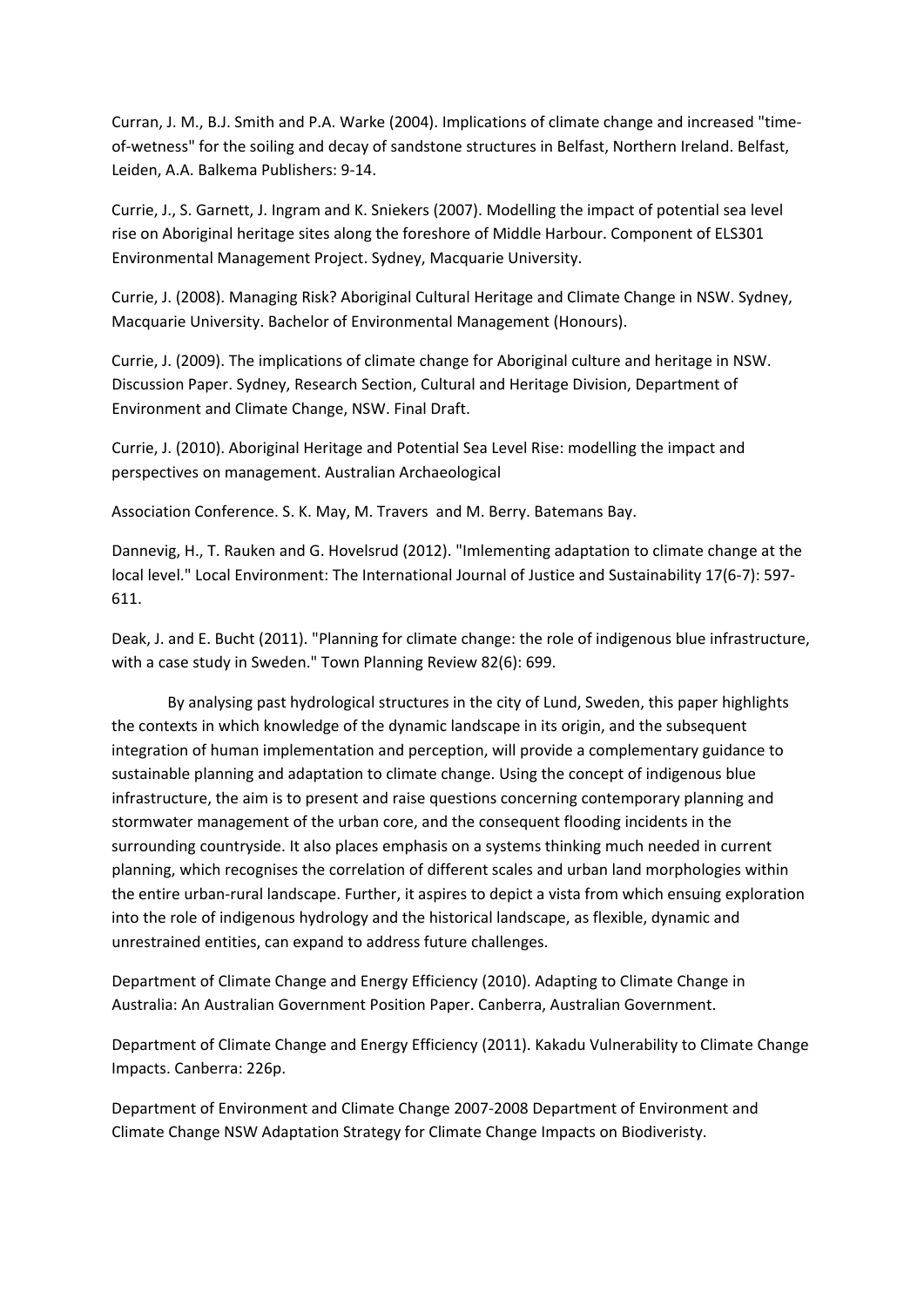Department of Environment and Climate Change (2007). Goat Island Sydney Harbour National Park ‐ A contextual history. Sydney, NSW Department of Environment and Climate Change.

Department of Environment and Climate Change (2008). "Aboriginal People, the environment and conservation."

Department of Environment and Climate Change (2008). Parks and Wildlife Group Protected Areas Climate Change Statement and Action Plan.

Department of Environment and Climate Change (2008). Summary of Climate Change Impacts (8 regions) NSW Action Plan.

Department of Environment and Climate Change (2008). Towards Aboriginal land management framework for NSW.

Department of Environment and Climate Change NSW (2006). Culture and Heritage Division Strategic Plan 2008‐2010.

Department of Environment Climate Change and Water NSW (2010). Impacts of Climate Change on Natural Hazards Profile: Sydney/Central Coast Region. Sydney: 26.

Department of Planning (1990). Street Trees in NSW Guidelines for Conservation and Management. Sydney.

Department of the Arts Sport the Environment and Territories (Australia) (1991). Workshop on the Impact of Climate Change on Australia's Cultural Heritage. Department of the Arts Sport the Environment and Territories (Australia). Canberra, Australian Government Publishing Service.

Dewar, R. (2011). Lake Macquarie Waterway Flood Risk Management Study and Plan Public Exhibition Copy. Sydney, WMA Water,: 65 + Appendices.

Director National Parks Kakadu National Park Climate Change Strategy 2010‐2015. Department of the Environment Water Heritage and the Arts. Canberra.

Director of National Parks (2009). Climate Change Strategic Overview 2009‐2014. Parks Australia. Canberra, Commonwealth of Australia: 1‐6.

Director of National Parks (2010). Australian National Botanic Gardens Climate Change Strategy 2010‐2015. Commonwealth of Australia. Canberra.

Director of National Parks (2010). Booderee National Park Climate Change Strategy 2010‐2015. Department of the Environment Water Heritage and the Arts. Canberra.

Director of National Parks (2011). Christmas Island National Park Climate Change Strategy 2011‐ 2016. Department of Sustainability Environment Water Population and Communities. Canberra.

Director of National Parks (2011). Norfolk Island National Park and Botanic Garden Climate Change Strategy 2011‐2016. Department of Sustainability Environment Water Population and Communities. Canberra.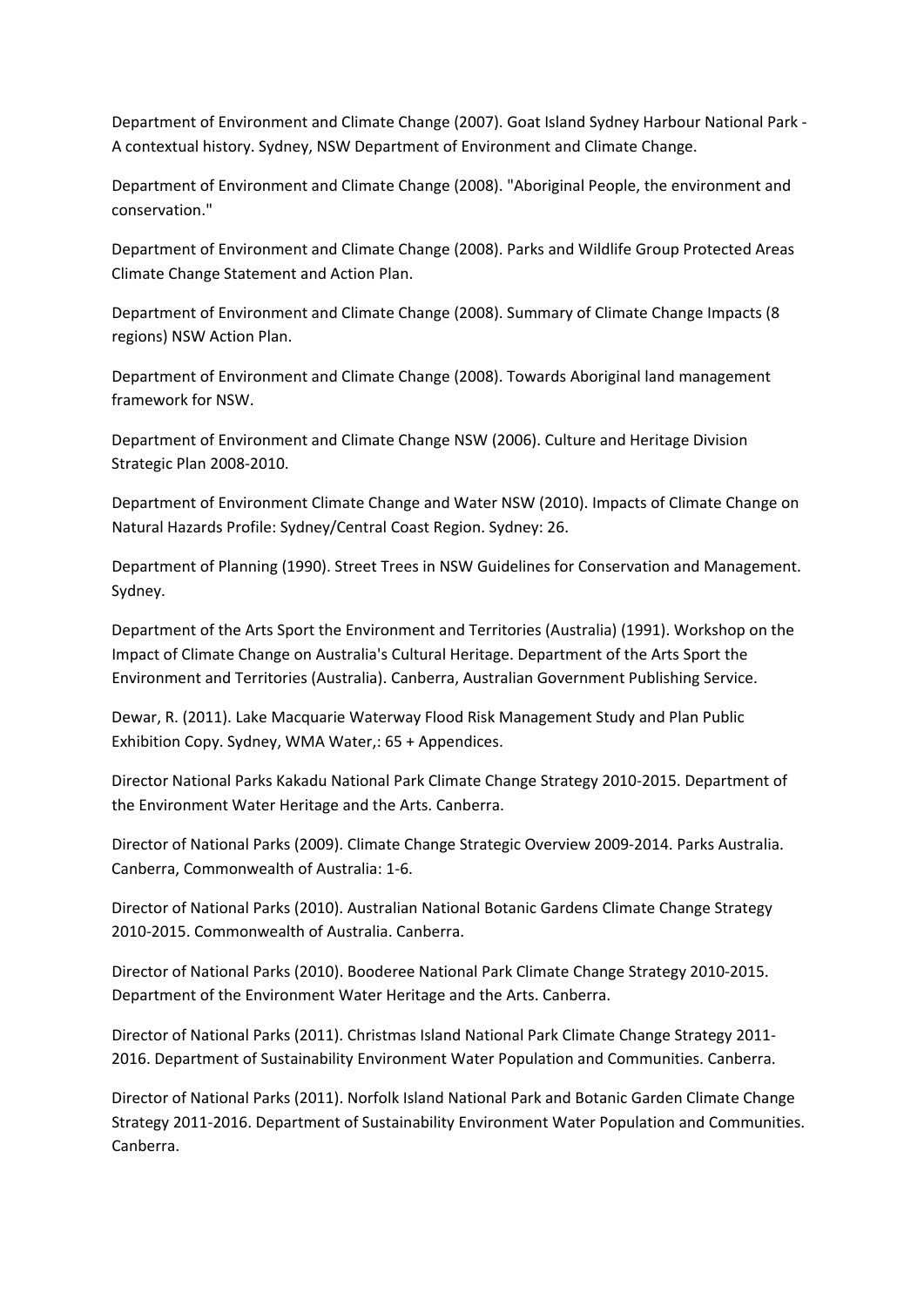Director of National Parks (2011). Pulu Keeling National Park Climate Change Strategy. Department of Sustainability Environment Water Population and Communities. Canberra.

Donaldson, M. W. (1998). Conserving the Historic Fabric: a Volunteer Disaster Worker's Perspective. Disaster Management Programs for Historic Sites. D. Spenneman and D. Look. San Fransisco and Albury, Association for Preservation Technology (Western Chapter) and The Johnstone Centre, Charles Sturt University: 51‐54.

Donaldson, M. W. (1998). The First 10 Days Emergency Response and Protection Strategies of Historic Structures. Disaster Management Programs for Historic Sites. D. Spenneman and D. Look. San Fransisco and Albury, Association for Preservation Technology (Western Chapter) and The Johnstone Centre: 25‐29.

Donaldson, M. W. (1998 [2004]). The first ten days emergency response and protection strategies for the preservation of historic structures. Disaster Management Programs for Historic Sites. D. S. a. D. Look. San Franciso and Albury, Association for Preservation Technology (Western Chapter) and The Johnstone Centre, Charles Sturt University: 25‐29.

Duerden, F. (2004). "Translating climate change impacts at the community level." Arctic 57(2): 204-212.

Dunlop, M. and P. R. Brown (2008). Implications of Climate Change for Australia's National Reserve System: A Preliminary Assessment. Canberra, CSIRO Sustainable Ecosystems: 188.

Eakin, H. and K. Apendini (2008). "Livelihood change, farming and managing flood risk in the Lerma Valley, Mexico." Agricultural Human Values 25: 555‐566.

In face of rising flood losses globally, the approach of ''living with floods,'' rather than relying on structural measures for flood control and prevention, is acquiring greater resonance in diverse socioeconomic contexts. In the Lerma Valley in the state of Mexico, rapid industrialization, population growth, and the declining value of agricultural products are driving livelihood and land use change, exposing increasing numbers of people to flooding. However, data collected in two case studies of farm communities affected by flooding in 2003 illustrate that the concept of flood as agricultural ''hazard'' has been relatively recently constructed through public intervention in river management and disaster compensation. While farming still represents subsistence value to rural households, increasingly rural communities are relying on nonfarm income and alternative livelihood strategies. In this context, defining flooding in rural areas as a private hazard for which individuals are entitled to public protection may be counterproductive. A different approach, in which farmers' long acceptance of periodic flooding is combined with valuing agricultural land for ecoservices, may enable a more sustainable future for the region's population.

Edwards, S. and D. B. Lord (1998). Boat waves and their affect on the shoreline of NSW harbours and inlets. 8th Annual Coastal Conference, Bateman's Bay.

Egerton, R. a. C. J. (2011). "Archaeological Site Monitoring in Southern New Zealand: The Southland Coastal Heritage Inventory Project and inter‐agency collaboration.".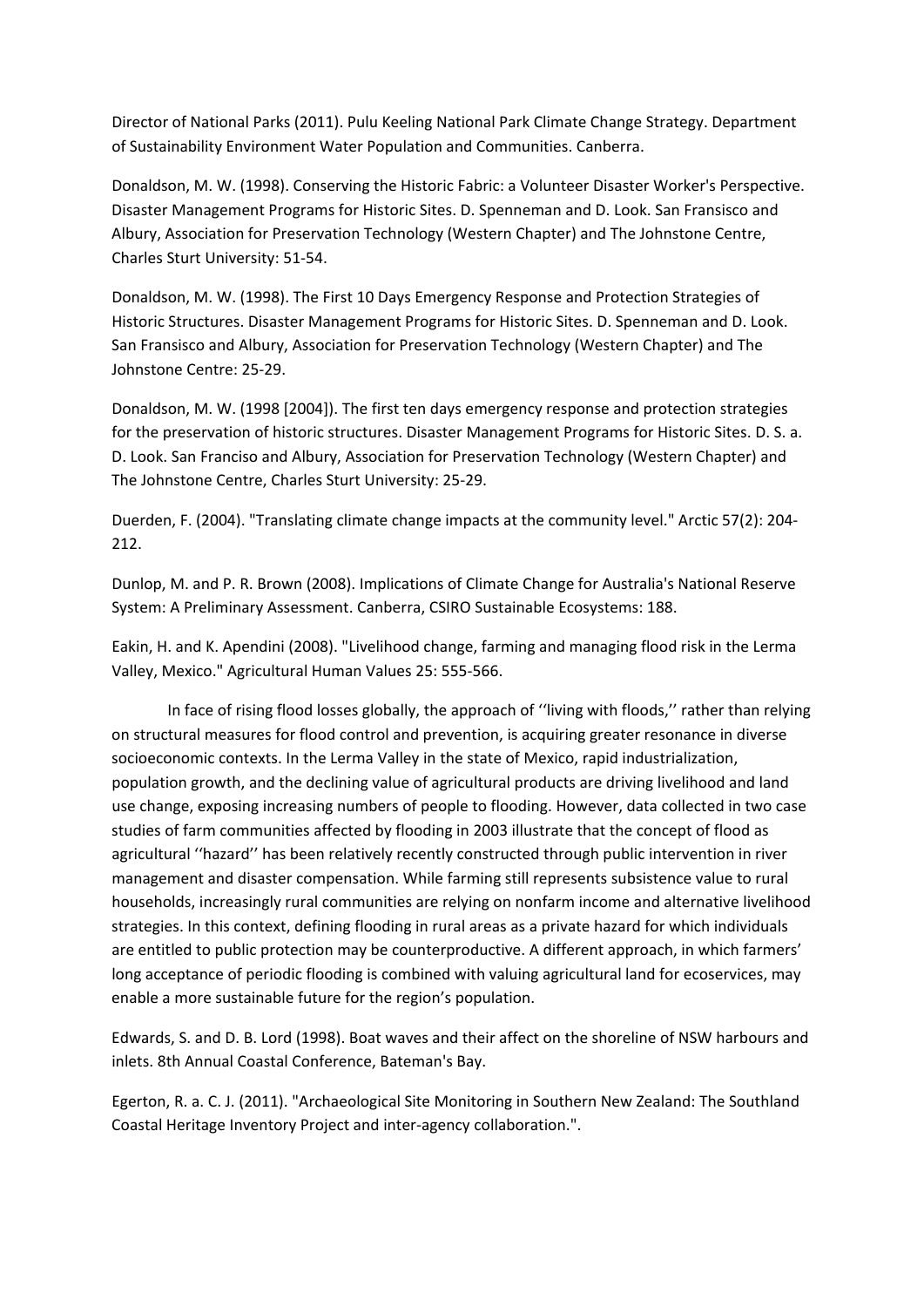Egloff, B. (2006/2007). "Archaeological Heritage Management, Climate Change and World Heritage in the 21st Century." Heritage at Risk: 200‐202.

English, A. (2000). This contintent of smoke: Analysing the relationship between fire management and Aboriginal heritage in NSW. Red Trucks: Green Futures Conference, Sydney, Nature Conservation Council.

English, A. J. (2000). "An emu in the hole: Exploring the link between biodiversity and Aboriginal cultural heritage in NSW." IUCN Parks Journal 10(2): 12‐25.

English, A. J. (2002). "More than archaeology: developing comprehensive approaches to Aboriginal heritage management in NSW." Australian Journal of Environmental Management 9(4): 218‐227.

English, A. J. and I. Brown (2001). Biodiversity, Environmental Health and Aboriginal people. I Have A Cunning Plan, Sydney, Environmental Defender's Office.

English, A. J. and L. Gay (2005). Living Land Living Culture Aboriginal Heritage and Salinity. NSW Department of Environment and Conservation.

English Heritage Climate Change and the Historic Environment.

English Heritage (2003). Coastal Defence and the Historic Environment.

English Heritage (2004). Flooding and Historic Buildings: Technical Advice Note: 24.

Farbotko, C. (2005). "Tuvalu and Climate Change: constructions of environmental displacement in the Sydney Morning Herald." Geografiska Annaler Series B ‐ Human Geography 87B(4): 279‐293.

Farbotko, C. (2010). "Wishful sinking: Disappearing islands, climate refugees and cosmopolitan experimentation." Asia Pacific Viewpoint 51(1): 47‐60.

FEMA (2001). Understanding your risks: identifying hazards and estimating losses.

FEMA (2002). Getting started: building support for mitigation planning, FEMA.

FEMA (2003). Bringing the Plan to Life: implementing the hazard mitigation plan.

FEMA (2003). Developing the Mitigation plan: identifying mitigation actions and implementing strategies.

FEMA (2005). Integrating Historic Property and Cultural Resource Considerations into Hazard Mitigation Planning. FEMA 386‐6 / May 2005.

FEMA (n.d.). Historic Preservation and Cultural Resources. Federal Emergency Management Authority and Federal insurance and Mitigation Administration: 1.

Finzi Hart, J., P. Grifman, S. Moser, A. Abeles, M. Myers, S. Schlosser and J. Ekstrom (2012). Rising to the Challenge: results of the 2011 California coastal adaptation needs assessment.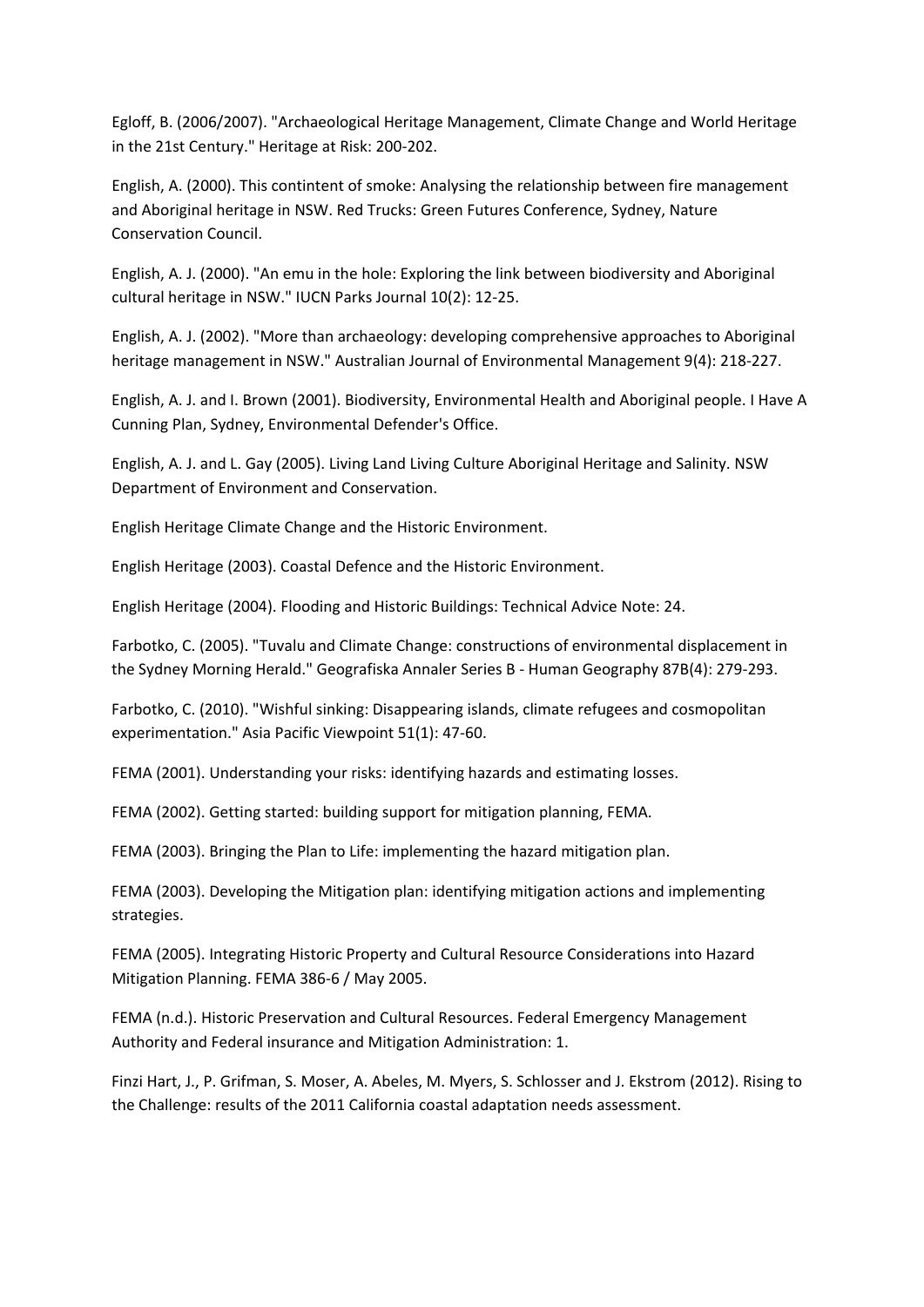Franks, P. and D. Newhouse (2007). "Climate Change: Insuring the Built Environment for Extreme Weather Events." Australian and New Zealand Institute of Insurance and Finance Journal 30(2): 17‐ 19.

Fullager, R., L. Head, T. Bryant and S. Beaman (1999). Tsunami Disturbance on Coastal Shell Middens: McAuleys Beach, New South Wales. Australian Coastal Archaeology. J. Hall and I. J. McNiven. Canberra, ANH Publications, Australian National University: 235‐238.

Gallagher, C. (2006). "Climate Change and Heritage." Planning News 32(11): 9 (check?).

Garden, D. (2011). "Gardening in a changing climate." Australian Garden History 22(4): 3‐4.

Gibson, M. F. (2006). "World Heritage and the Challenge of Climate Change." World Heritage 42(2‐ 9).

Gjeesing, F. C. and G. F. Tyson (1990). Report of Hurricane Hugo's Impact on Historical Resources in the US Virgin Islands. US Virgin Islands, St Thomas Historical trust and St Croix Landmarks Society.

Glamore, W. C. and A. M. Badenhop (2007). Managing and assessing boat wake waves. 18th Australian Coastal and Ocean Engineering Conference, Melbourne.

Glatz, M. (2010). Eurobodalla Shire Coastal Hazards Scoping Study (draft final report), Eurobodalla Shire Council.

Gold, A., D. Ramp and S.W. Laffan (2011). "Potential Lantana Invasion of the Greater Blue Mountains World Heritage Area under Climate Change." Pacific Conservation Biology 17(1): 54‐67.

Goodchild, P. (2008). "Landscape Heritage, Biosphere Change, Climate Change and Conservation. A General Approach and Agenda." Heritage at Risk 2006/2007: 196‐199.

Gotzhaber, W. and T. Mach (2010). Built heritage and sustainable development: Graz ‐ denkmalaktiv, a plan to conciliate climate change and heritage protection. Paris, ICOMOS France: 27‐29.

Green, D. (2006). How Might Climate Change Affect Island Culture in the Torres Strait. CSIRO Marine and Atmospheric Research Paper 011. Aspendale, Victoria.

Green, D., King, U. and J. Morrison. (2009). "Disproportionate burdens: the multidimensional impacts of climate change on the health of Indigenous Australians." Medical Journal of Australia 190(1): 4‐5.

Green, D., S. Jackson and J. Morrison (2009). Risks from Climate Change to Indigenous Communities in the tropical north of Australia, Department of Climate Change and Energy Efficiency, Canberra.

Green, D., L. Alexander, K. McInnes, J. Church., N. Nicholls and N. White (2010). "An assessment of climate change impacts and adaptation for the Torres Strait Islands, Australia." Climatic Change 102: 405‐433.

Green, D., Billy, J and Tapim, A (2010). "Indigenous Australians' knowledge of weather and climate." Climatic Change: 1‐18.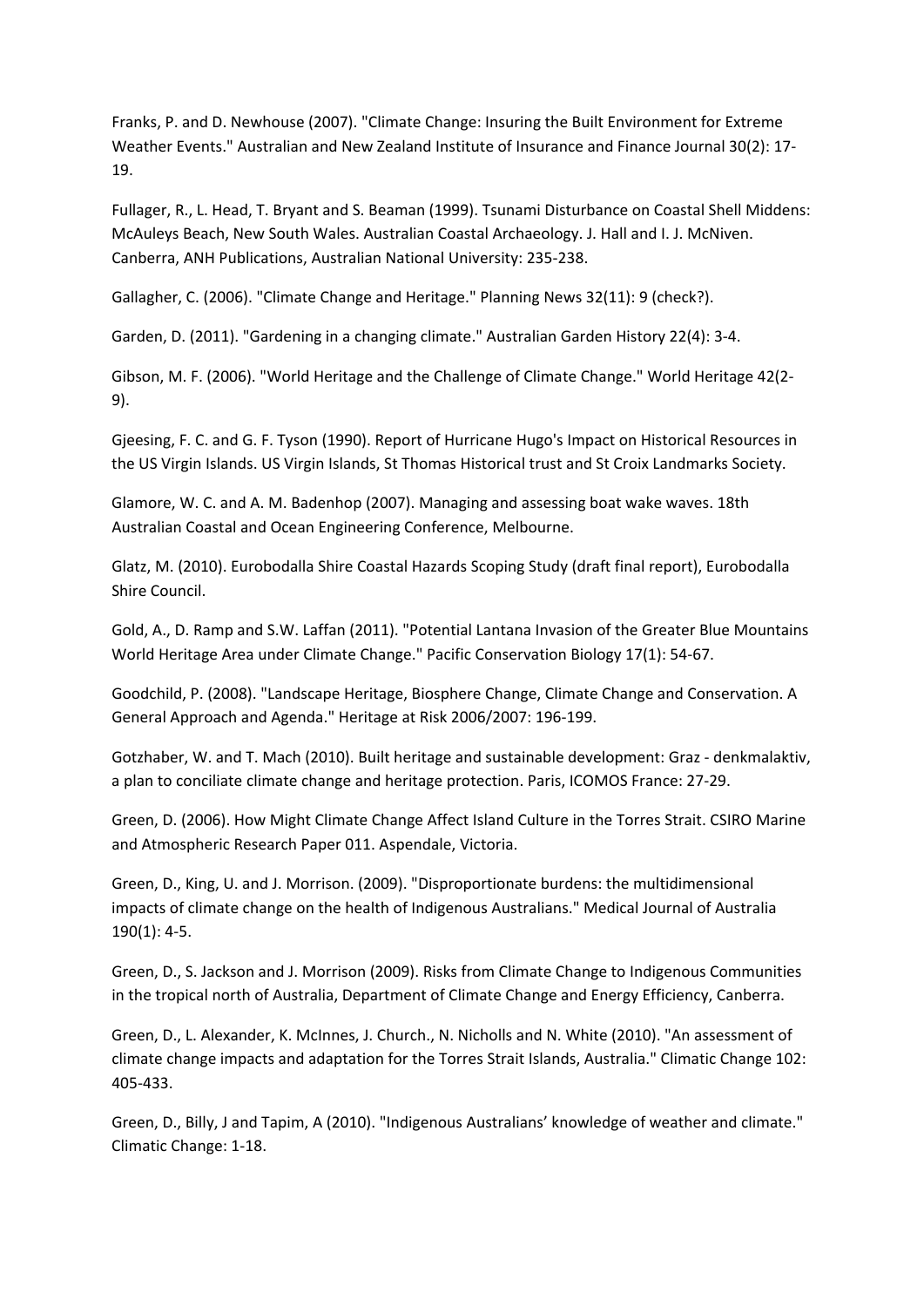Green, D., S. Niall and J. Morrison (2012). "Bridging the Gap Between Theory and Practise in Climate Change Vulnerability Assessments for Remote Indigenous Communities in Northern Australia." Local Environment: The International Journal of Justice and Sustainability: 1‐12.

Green, D. and G. Raygorodetsky (2010). "Indigenous knowledge of a changing climate." Climatic Change: 1‐4.

Grossi, C. M., P. Brindlecombe and I. Harris (2007). "Predicting long term freeze‐thaw risks on Europe built heritage and archaeological sites in a changing climate." The Science of the the Total Environment 377(2‐3): 273‐281.

Groven, K. C. A., M. van den Berg, A. Carlsson‐Kanyama and F. Coenen (2012). "Integrating climate change adaption into civil protection: comparative lessons from Norway, Sweden and the Netherlands." Local Environment: The International Journal of Justice and Sustainability 17(6‐7): 679‐694.

Gunn, R. G. (2011). "The impact of bushfires and fuel reduction burning on the preservation of shelter rock art." Rock Art Research 28(1): 53‐69.

Gurran, N., B. Norma, C. Gilbert, E. Hamin (2011). Planning for Climate Change Adaptation in Coastal Australia: State of Practice, University of Sydney. 4: 83.

Haas, S. (2008). Hurricane Katrina: Recovery Efforts in Planning and Historic Preservation. Surroundings, A.D. Marble and Company: 2.

Haberle, S. and B. David (2004). "Climates of change: human dimensions of Holocene environmental change in low latitudes of the PEPII transect." Quaternary International 118‐119: 165‐179.

Hamilton, L. C. and B. D. Keim (2009). "Regional variation in perceptions about climate change." International Journal of Climatology 29(15): 2348‐2352.

A 2007 survey covering rural areas in nine US states provides data on perceived local impacts of climate change. Perceptions vary from region to region, with a pattern suggesting links to real climate – specifically to winter warming in snow country. A multivariate analysis using mixedeffects ordered logit regression confirms a significant perception‐temperature relationship, net of individual background and ideological characteristics, and of regional variations. These findings invite more detailed research.

Hammil, K. and L. Tasker (2010). Vegetation, Fire and Climate Change in the Greater Blue Mountains World Heritage Area. NSW Department of Environment Climate Change and Water: 74.

Hamon, B. V. (1987). A Century of tide records: Sydney (Fort Denison) 1886‐1986, Flinders Institutute for Atmostpheric and Marine Sciences. Technical Report No. 7.

Hardy, T., L. Mason and A. Astorquia (2004). Queensland climate change and community vulnerability to tropical cyclones: Ocean hazards assessment ‐ Stage 3, Queensland Government: 56.

Harvey, C. (2011). More than enough, thanks: responding to severe weather events and their recent impacts on Queensland heritage places. ICOMOS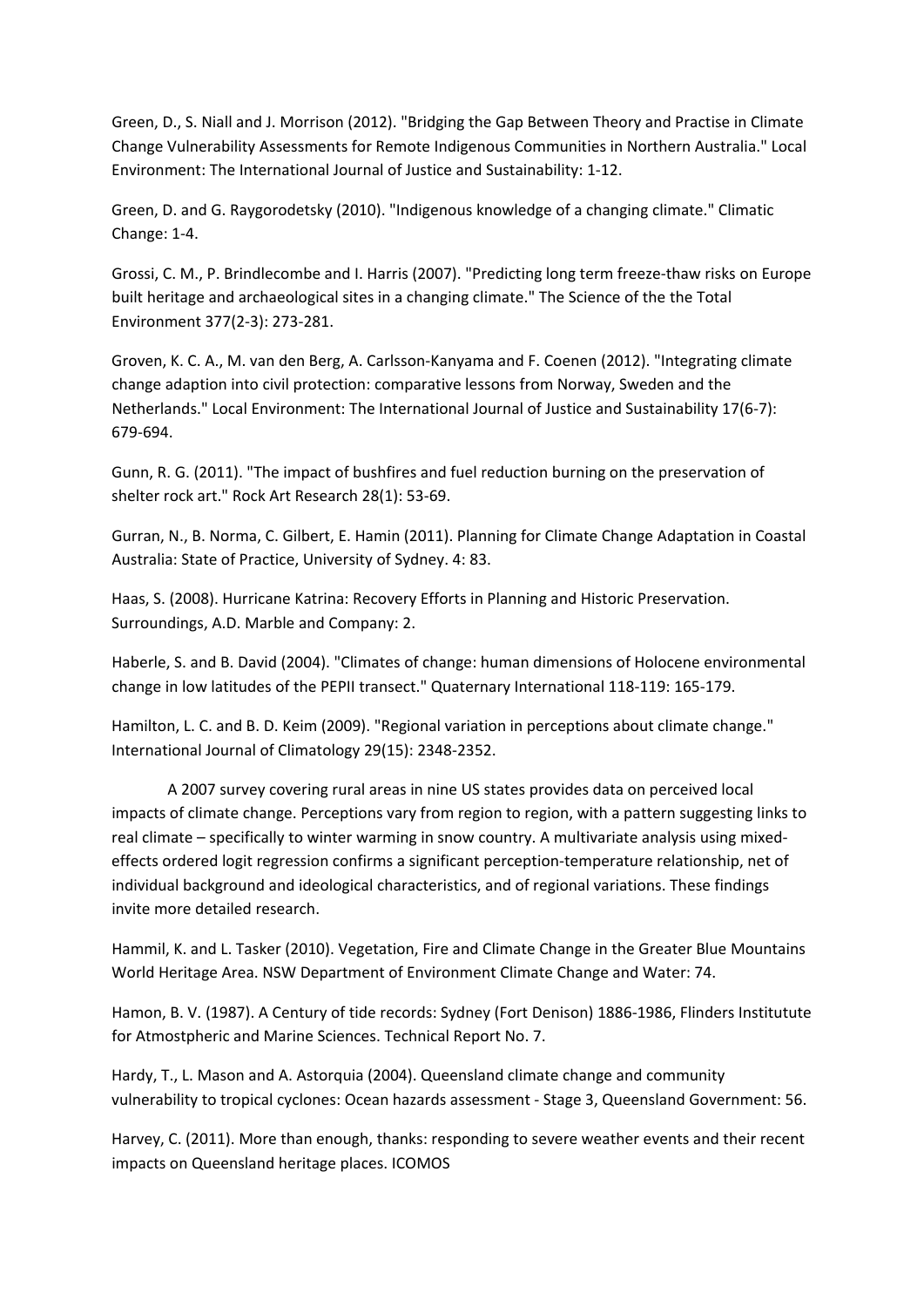Hatton, T., S. Cork, P. Harper, R.Joy, P.Kanowski, R. Mackay, N. McKenzie, T.Ward, and B.Wienecke (2011). State of the Environment 2011 (SoE 2011): Independent report to the Australian Government Minister for Sustainability, Environment, Water, Population and Communities Australian State of the Environment Committee, Canberra, Department of SEWPaC, Canberra.

Hedensted Lund, D., K. Sehested, T. Hellesen and V. Nellemann (2012). "Climate change adaptation in Denmark: enhancement through collaboration and meta‐governance?" Local Environment: The International Journal of Justice and Sustainability 17(6‐7): 613‐628.

Hennessy, K., P. Holper and B. Pittock (1995). Climate Change in NSW: major findings of a five‐year research program. NSW Environment Protection Authority. Chatswood.

Hennessy, K., C. Page, K. McInnes, R. Jones, J. Bathols, D. Collins and D. Jones (2004). Climate change in NSW Part 2: Projected Changes in Climate Extremes, NSW Greenhouse Office (by the Climate Impact Group of CSIRO Atmospheric Research and the National Climate Centre of the Bureau of Meteorology): 79.

Hennessy, K., C. Page, K. McInnes, R. Jones, J. Bathols, D. Collins and D. Jones (2004). Climate Change in NSW. Part 1. Past Climate Variability and Projected Changes in Average Climate. For NSW Greenhouse Office by CSIRO and the Australian Bureau of Meteorology. Sydney.

Hennessy, K., C. Lucas, N. Nicholls, J. Bathols, R. Suppiah and J. Ricketts (2005 & 2006 (2 reports)). Climate change impacts on fire ‐ weather in south‐east Australia, 2005 report: Commonwealth of Australia & governments of NSW, Victoria, Tasmania and ACT

2006 report: NSW Greenhouse Office, Victorian Department of Sustainability and Environment, Tasmanian Department of Primary Industries, Water and Environment and the Australian Greenhouse Office: 2005: 2091 pgs 2006: 2078 pgs.

Henry, M. (1991). "The Battle for Newcastles Heritage: heritage and the earthquake." Australian Historical Studies.

Henry, R. and W. Jeffery (2008). "Waterworld: the Heritage Dimensions of 'Climate Change' in the Pacific." Historic Environment 21(1): 12‐18.

Heruc, S., C. Groot and T. Von Konow (2002). "The use of climate chamber simulation as an projection analysing tool against moisture and salt deterioration in monumental brick constructions." ICOMOS Madrid: 364‐366.

Howard, A., K. Challis, J. Holden, M. Kincey and D.G. Passmore (2008). "The impact of climate change on archaeological resources in Britain: a catchment scale assessment." Climatic Change 91(3‐4): 405.

This paper illustrates the potential impact of future climate change on the archaeological resource of river catchments, specifically in Britain, but with reference to other examples across the globe, when considering issues of generic applicability. It highlights an area of the environmental record often neglected by policy makers and environmental planners when considering the impact of climate change where cultural heritage has been considered in the past, an emphasis has been placed on the historic built environment and major monuments. Through studying the recent past, particularly the last 1,000 years, geomorphologists and geoarchaeologists can add much empirical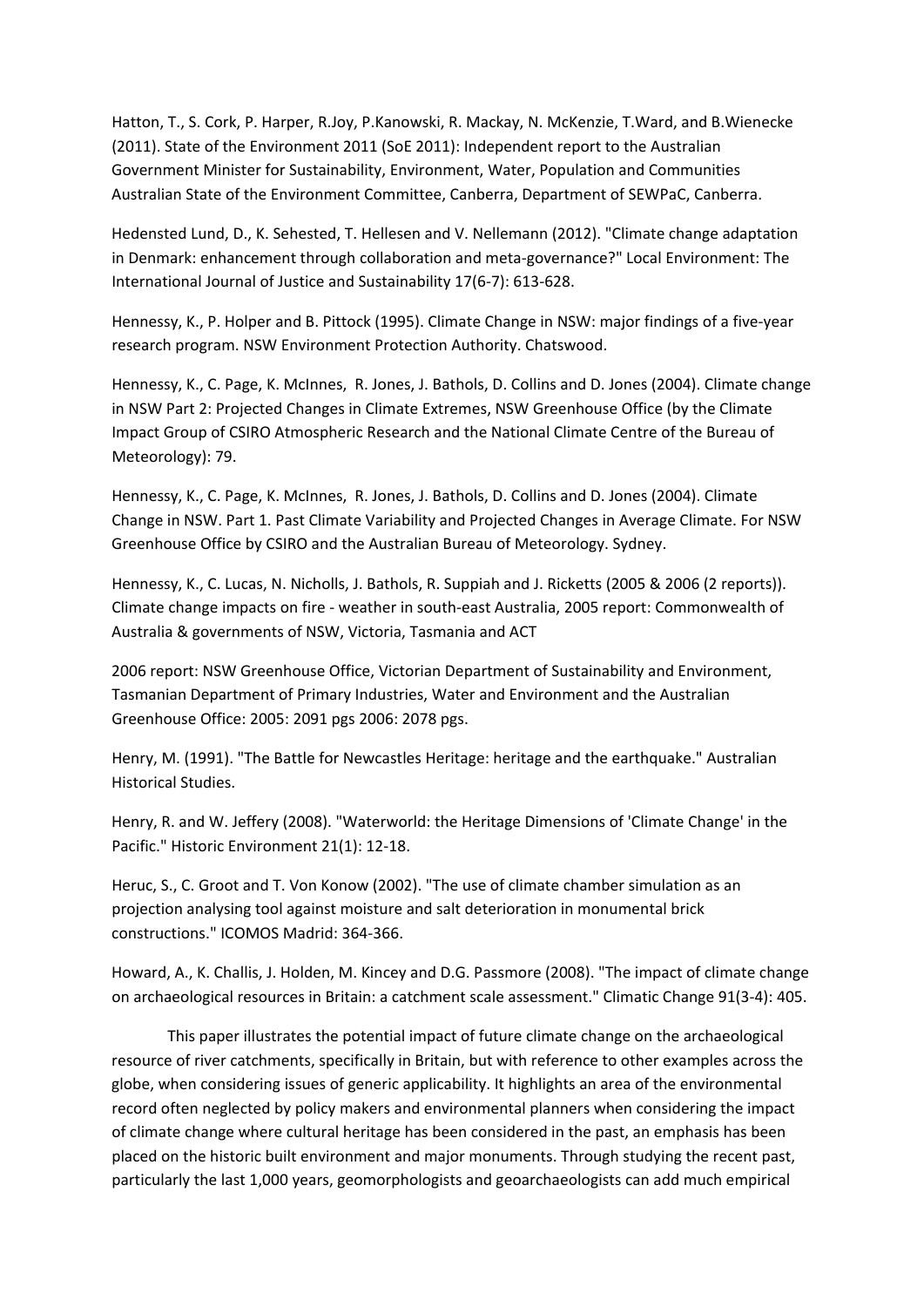data to these debates concerning system response. In addition to the impact of the changing intensity and pattern of natural geomorphic processes, human response to climate change ranging from new farming practices through to the implementation of mitigation strategies to minimise the effects of increased flood frequency and magnitude could be equally as damaging to the archaeological record if not managed through informed decision making.

Huggins, A. (2007). "Protecting World Heritage Sites from the adverse impacts of Climate Change: Obligations for states parties to the World Heritage Convention." Australian International Law Journal 14: 121‐136.

Hughes, P. J. and M. E. Sullivan (1974). "The Re‐deposition of Midden Material by Storm Waves " Journal and Proceedings of the Royal Society of NSW 107: 6‐10.

Hunt, A., T. Taylor, M. Cassar and I. Wainwright (2007). Quantifying the costs of climate impacts on the built heritage. London, UCL: 124‐144.

Hunt, A. and P. Watkiss (2011). "Climate change impacts and adaptation in cities: a review of the literature." Climatic Change 104: 13‐49.

Hunt, G. E. (2009). "The public perception of climate change: some further comments." Weather 64(9): 250‐250.

Huovila, P. and United Nations Environment Programme. (2007). Buildings and climate change : status, challenges, and opportunities. Nairobi, Kenya United Nations Development Programme ; Paris, France, UNEP DTIE, Sustainable Consumption and Production Branch.

The building sector contributes up to 40% of greenhouse gas emissions, mostly from energy use during the life time of buildings. The present report describes sources and distribution of greenhouse gas emissions across different stages and functions of buildings, and the technical measures available for their reduction. The report also reviews the relevance of some regional and international agreements to the building sector to curb greenhouse gas emissions, in particular the Kyoto Protocol.‐‐Publisher's description.

Hurd, J. (2008). "Preparing for climate change: the importance of 'maintenance' in defending the resilience of cultural heritage." Historic Environment 21(1): 45‐47.

Hutchinson, I. and V. Attenbrow (2009). "Late‐Holocene Mega‐Tsunamis in the Tasman Sea: an Assessment of the Coastal Archaeological Record of NSW." Holocene 19: 599‐609.

Hyder Consulting (2008). The Impacts and Management Implications of Climate Change for the Australian Government's Protected Areas, Department of the Environment, Water, Heritage and the Arts and the Department of Climate Change.

ICOMOS Ireland Climate Change Sub‐Committee (2010). Monitoring Impacts of Climate Change on Built Heritage.

IFLA (2008). Climate Change and World Heritage. IFLA Newsletter No. 79. IFLA. Versailles: 11‐12.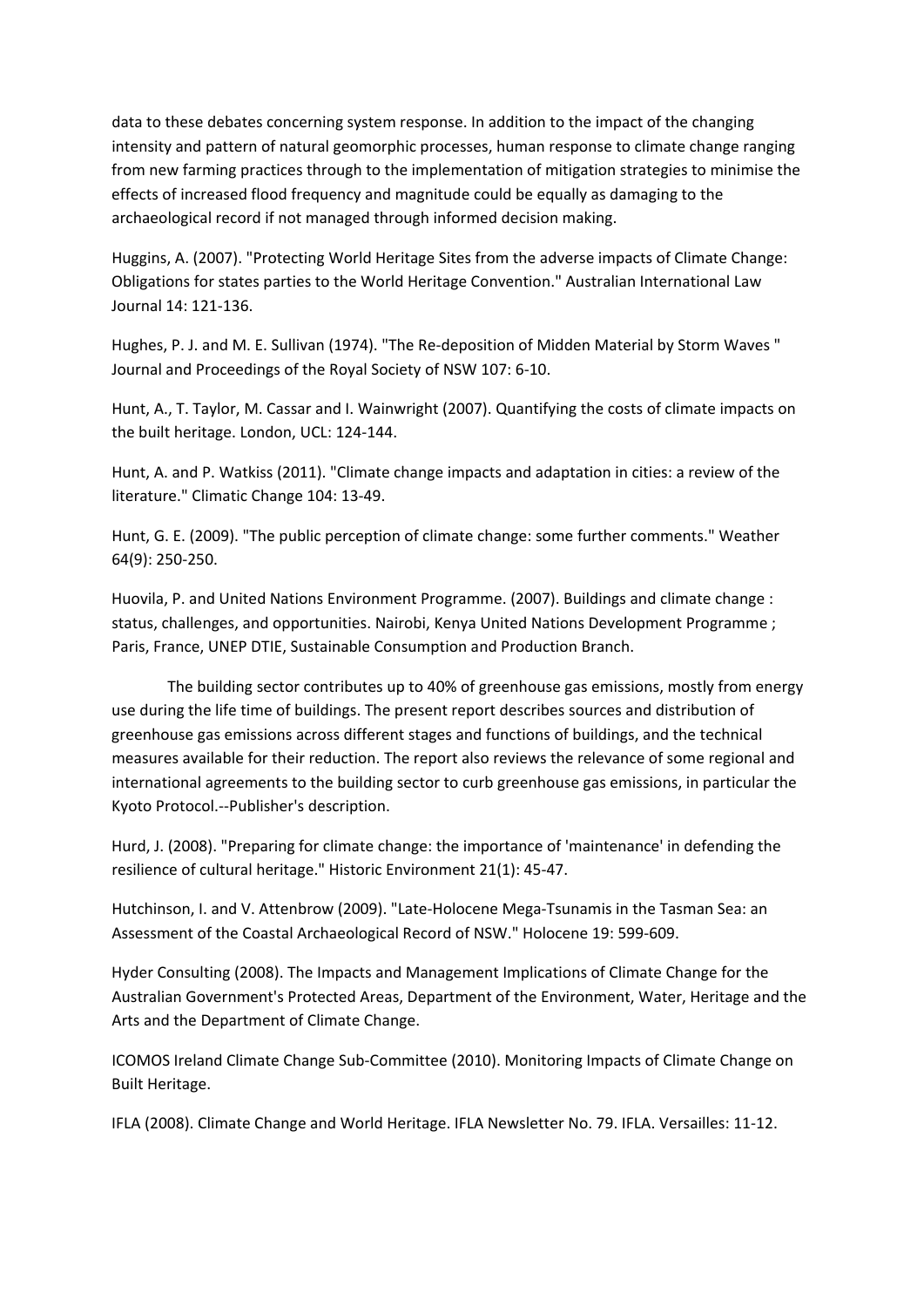Inderberg, T. H. and L. A. Lochen (2012). "Adaptation to climate change among electricity distribution companies in Norway and Sweden: lessons from the field." Local Environment: The International Journal of Justice and Sustainability 17(6‐7): 663‐678.

IPCC (1990). IPCC First Assessment Report, UNOG Library.

IPCC (1995). IPCC Second Assessment Report: Climate Change 1995.

IPCC (2001). IPCC Third Assessment Report: Climate Change 2001.

IPCC (2002). Climate Change and Biodiversity. H. Gitay, A. Suarez, R.T. Watson and D.J. Dokken, IPCC Secretariat: 85.

IPCC (2007). IPCC Fourth Assessment Report: Climate Change 2007.

IPCC (2012). Managing the Risks of Extreme Events and Disasters to Advance Climate Change. IPCC Special Report. C. B. Field, V. Barros, T.F. Stocker, D. Qin, D.J. Dokken, K.L. Ebi, M.D. Mastrandrea, K.J. Mach, G.K. Plattner, S.K. Allen, M. Tignore and P.M. Midgley, Cambridge University Press (available from June 2012).

IPCC, C., T.R., M.L. Parray, H. Harasawa and S. Nishioka (1994). IPCC Technical Guidelines for Assessing Climate Change Impacts and Adaptation. Climate Change Impacts and Adaptations, Department of Geography, University College of London and the Center for Global Environmental Research, National Institute of Environmental Studies, Japan.

IPCC, W., R.T., M.C. Zinyowera and R.H. Moss (1997). The Regional Impacts of Climate Change: an Assessment of Vulnerability. R. T. Watson, M.C. Zinyowera and R.H. Moss, Cambridge University Press.

Irfan, N., A. Zahoor and N. Kahn (2001). A study of co-relationship between internal temperature of buildings and tree shading in hot and dry climate. N. U. o. E. a. Technology.

Iyer‐Raniga, U. a. J. P. C. W. (2012). "Everlasting Shelters: Life cycle energy assessment for heritage buildings." Historic Environment 24(2): 25‐30.

Jackson, M. (2005). "Embodies Energy and Historic Preservation: A Needed Reassessment." APT Bulletin: Journal of Preservation Technology 35(4): 47‐52.

Jacomb, C., and R. Walter. Southland Coastal Heritage Inventory Project. Report to the Department of Conservation, Environment Southland and the New Zealand Historic Places Trust, (2008). Southland Coastal Heritage Inventory Project. Report to the Department of Conservation, Environment Southland and the New Zealand Historic Places Trust, . Southern Pacific Archaeological Research Technical Report Series. , Department of Conservation, Environment Southland and the New Zealand Historic Places Trust,

Jacomb, C. (2010). "Southland Coastal Heritage Inventory Project: Priorities Assessment Report, for SCHIP Partners." Southern Pacific Archaeological Research Technical Report Series.

Jiao, Y., C.R. Lloyd and S.J. Wakes (2012). "The relationship between total embodied energy and cost of commercial buildings." Energy and Buildings 52: 20‐27.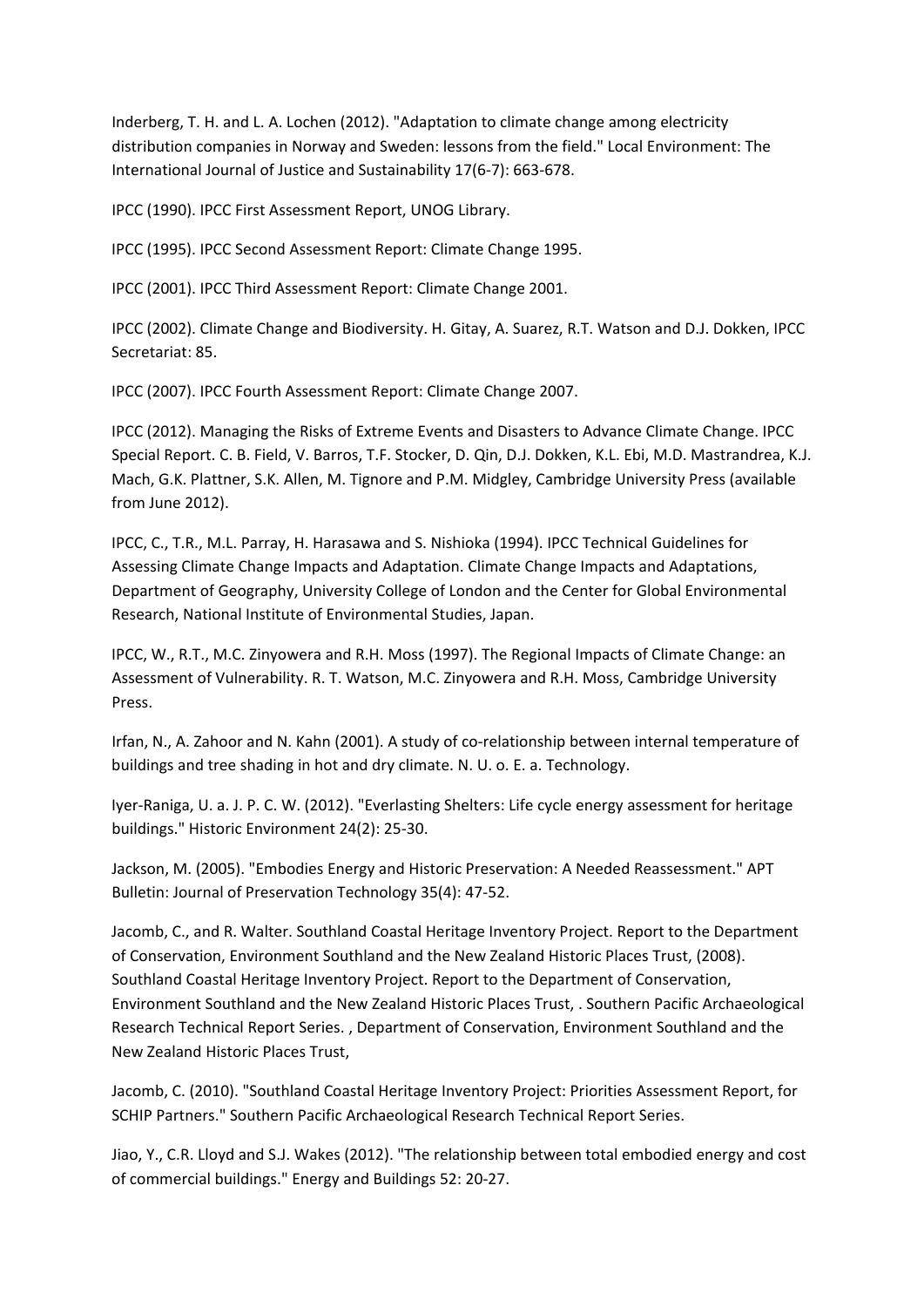Jones, R. N. (2000). "Managing uncertainty in climate change projections: issues for impact assessment." Climatic Change 45: 403‐418.

Jones, R. N. (2004). "Incorporating agency into climate change risk assessments." Climatic Change 67: 13‐26.

Jones, R. N. and L. O. Mearns (2005). Assessing future climate risks. Adaptation Policy frameworks for climate change: Developing strategies, policies and measures. Lim B. et al. Cambridge, UN Development Programme, Cambridge University Press: 119‐143.

Jonsson, A. C., M. Hjerpe and Y. Andersson‐Skold (2012). "Cities' capacity to manage climate vulnerability: experiences from participatory vulnerability assessments in the lower Gota Alv Catchment, Sweden." Local Environment: The International Journal of Justice and Sustainability 17(6‐7): 735‐750.

Jordan, R. (1991). Impact of ENSO events on the southeastern Pacific region with special reference to the interaction of fishing and climate variability. Teleconnections linking worldwide climate anomalies: scientific basis and societal impacts. M. H. Glantz, R. W. Katz and N. Nicholls. Cambridge, Cambridge University Press.

Juckes, E. and C. Harvey (2011). "The 2010/2011 Natural Disasters and Queensland's Cultural Heritage." Fabrications 20(2): 129‐135.

Judson, E. P. (2012). "Reconciling Environmental Performance and Heritage Significance." Historic Environment 24(2): 19‐24.

Juhola, S., S. Haanpaa and L. Peltonen (2012). "Regional chanllenges of climate change adaptation in Finland: examining the ability to adapt in the absence of national level steering." Local Environment: the International Journal of Justice and Sustainability 17(6‐7): 629‐639.

Juhola, S. L. P. a. P. N. (2012). "The ability of Nordic countries to adapt to climate change: assessing adaptive capacity at the regional level." Local Environment: The International Journal of Justice and Sustainability 17(6‐7): 717‐734.

Kanan, M. I. and P. Jerome (2008). "Eathern architectural cultural landscapes and global climate change." IFLA Newsletter 79: 13‐14.

Kariotis, J. (1998 [2004]). The tendency to demolish repairable structures in the name of 'life safety'. Disaster Management Programs for Historic Sites. D. S. a. D. Look. San Franciso and Albury, Association for the Preservation of Technology (Western Chapter) and The Johnstone Centre, Charles Sturt University: 55‐60.

Kazmierczak, A. and J. Carter (2010). Adaptation to Climate Change using Green and Blue Infrastructure.

Kelley, S. J. (2008). "New Orleans, Hurricane Katrina and Global Climate Change." Heritage at Risk 2006/2007: 224‐227.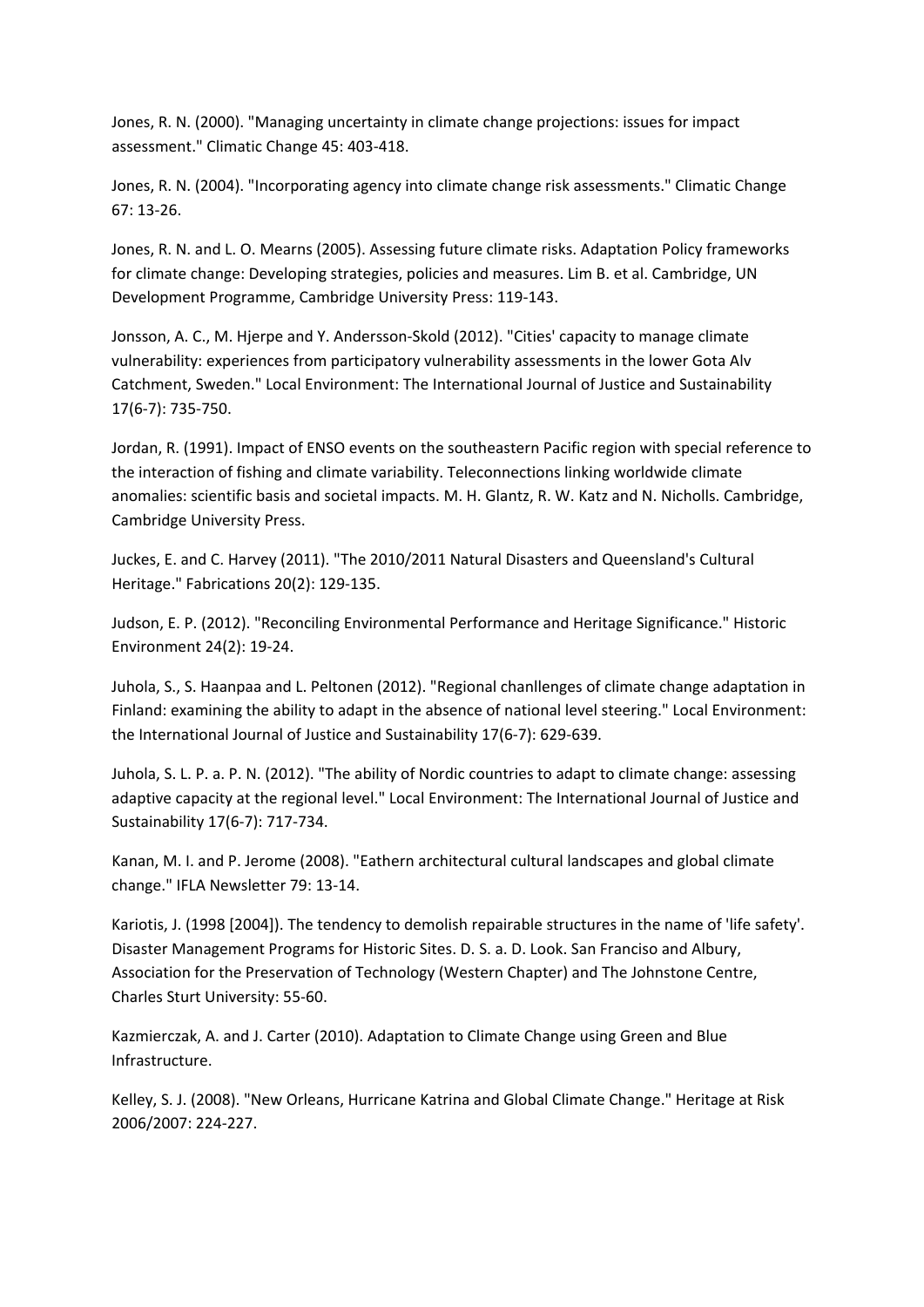Kelly, B., and M. Stack (eds) (2009). Climate Change, Heritage and Tourism: Implications for Ireland's Coast and Inland Waterways. Heritage Council, Heritage Council and Failte Ireland.

Kelly, P. and W. Adger (2000). "Theory and practise in assessing vulnerability to climate change and facilitating adaptation." Climatic Change 47(4): 325‐352.

Kimmelman, A. (1998 [2004]). Cultural Heritage and Disaster Management in Tuscon, Arizona. Disaster Management Programs for Historic Sites. D. Spenneman and D. Look. San Francisco and Albury, Association for Preservation Technology (Western Chapter) and The Johnstone Centre: 31‐ 37.

Lambeck, K. (2002). Sea Level change from mid‐Holocene to recent time: an Australian example with global implications. Ice Sheets, Sea Level and the Dynamic Earth. J. X. Mitrovica and B. L. A. Vermeersen, American Geophysical Union.

Lambert, D. (1989). Conserving Australian rock art: a manual for site managers. Canberra, Aboriginal Studies Press.

Lambert, D. and B. Welsh (2011). "Fire and Rock Art." Rock Art Research 28(1): 45‐48.

Lambert, R. J. and P. J. Hughes (1974). "Sea Level Change and Aboriginal Coastal Adaptations in Southern NSW." Archaeology in Oceania 9: 226‐235.

Langford, B. (2009). Tides washing away our heritage. Northern Territory News. Darwin.

Leviston, Z. and I. Walker (2011). Second Annual Survey of Australian Attitudes to Climate Change: Interim Report, National Research Flagships Climate Adaptation, CSIRO.

Li, G. M. (2009). "Tropical cyclone risk perceptions in Darwin, Australia: a comparison of different residential groups." Natural Hazards 48(3): 365‐382.

Long, A. (2005). Aboriginal scarred trees in NSW. A field guide., Department of Environment and Conservation (NSW).

Long, C. and A. Smith (2010). Climate change and heritage: responding to the crisis. International Conference on Heritage and Sustainable Development (2nd). A. Rogerio, L. Sergion and C. Pinheiro. Evora, Portugal, Green Lines Institute for Sustainable Development: 173‐180.

Mackensen, R. (1998). Cultural Heritage Management and California's State Historical Building Code. Disaster Management Programs for Historic Sites. D. Spenneman and D. Look. San Francisco and Albury, Association for Preservation Technology (Western Chapter) and The Johnsotne Centre, Charles Sturt University: 69‐73.

Maekawa, S. and F. Toledo (2001). Sustainable Climate Control for Historic Buildings in Hot and Humid Regions. PLEA 2001 ‐ The 18th Conference on Passive and Low Energy Architecture. Florianopolis, Brazil.

Matheson, A. (2010). Heritage Sector Flags Role of Historic Assets in Climate Change Mitigation. Planning (UK): 20.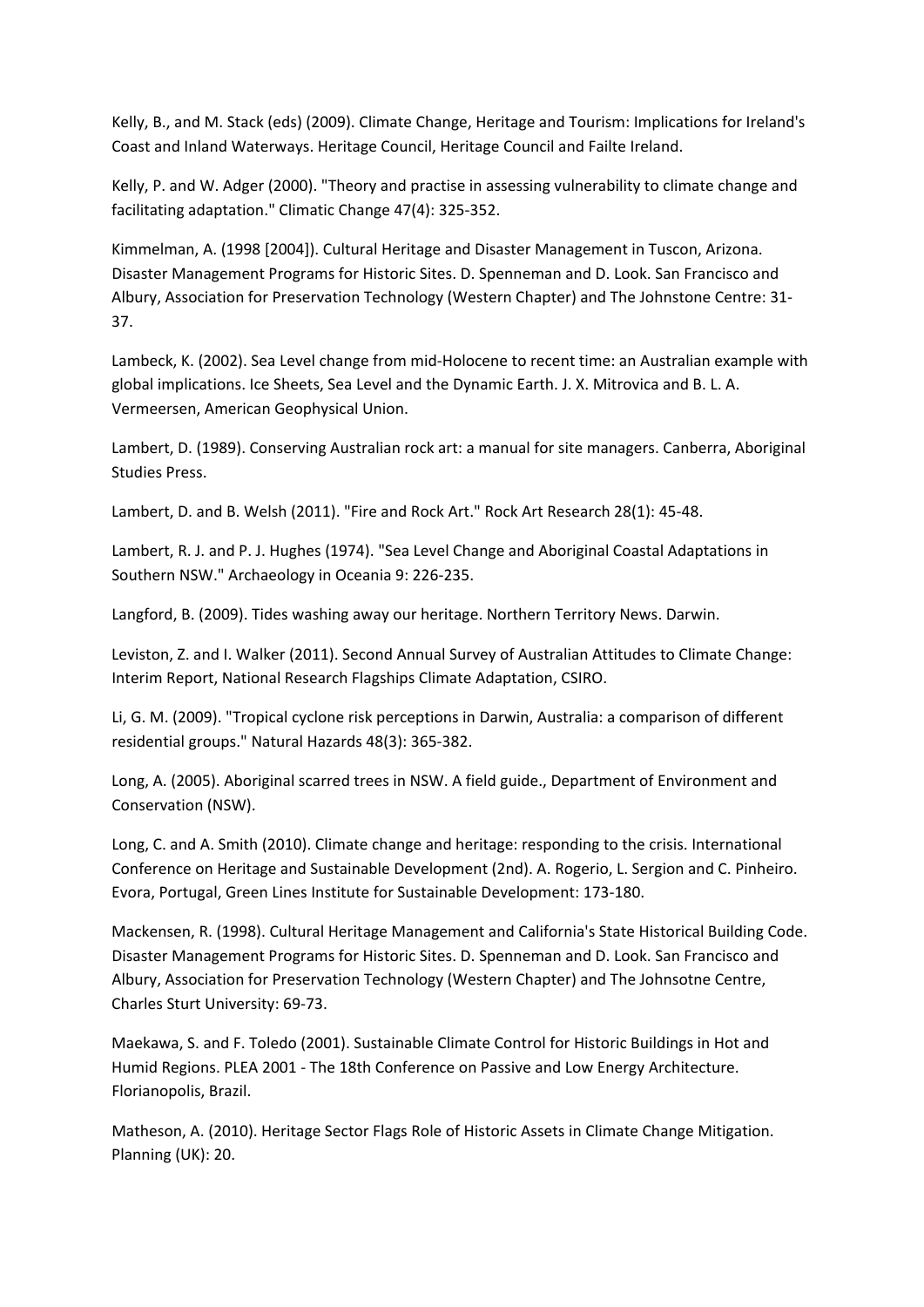Matthews, G. (2007). Diaster management in the cultural heritage sector: a perpective of international activity from the United Kingdom: lessons and messages. World Library and Information Congress: 73rd IFLA General Conference and Council. Durban, South Africa.

McCarthy, C. (2011). "Re‐thinking threats to architectural heritage." International Journal of Heritage Studies 1‐13.

McGovern‐Wilson, R. (2008). "The Warm Up." Heritage New Zealand 109: 4‐7.

McInnes, K. L., K.J.E. Walsh and A.B. Pittock (2000). Impact of sea level rise and storm surges on coastal resorts. CSIRO Tourism Research. Aspendale, Victoria, CSIRO Atmostpheric Research,: 24.

McInnes, K. L., K.J.E. Walsh, G.D. Hubbert and T. Beer (2003). "Impact of sea level rise and storm surges on a coastal community." Natural Hazards Special Issue

McInnes, K. L., D.J. Abbs, S.P. O'Farrell, I. Macadam, J. O'Grady and R. Ranasinghe (2007). Projected changes in climatological forcing for coastal erosion in NSW, Department of Environment and Climate Change,: 38.

McInnes, K. L., I. Macadam, G.D. Hubbert and J.G. O'Grady (2009). "A Modelling Approach for Estimating the Frequency of Sea Level Extremes and the Impact of Climate Change in Southeast Australia." Natural Hazards 51: 115‐137.

McInnes, K. L., D.J. Abbs, S.P. O'Farrell, I. Macadam and J. O'Grady (in prep (2007)). "Coastal zone climate change impact event defintion. A project for NSW Department of Natural Resources."

McIntyre‐Tamwoy, S. (2008). "The impact of global climate change and cultural heritage: grasping the issues and defining the problem." Historic Environment 21(1): 2‐9.

Melnick, R. Z. (2009). "Climate Change and Landscape Preservation: A Twenty‐First‐Century Conundrum." APT Bulletin: Journal of Preservation Technology 40(3‐4): 35‐42.

Montage, R. (2007). Climate Change Threatens European Landmarks. Morning Edition National Public Radio.

Morgan, R. (2012). "Water dreaming: water supply and Australian garden history." Australian Garden History 23(3): 4‐7.

Murphy, L. (1990). "Natural site formation processes of a multi‐component underwater site in Florida." Southwest CUltural Resources Centre Professional Papers 39.

Murphy, P., D. Thackray and E. Wilson (2009). "Coastal Heritage and Climate Change in England: Assessing Threats and Priorities." Conservation and Management of Archaeological Sites 11(1): 9‐15.

National Climate Committee (Gambia) (2005). Draft report on the assessment of vulnerability and adaptation to climate change. Banjul, Gambia, National Climate Committee, Department of Water Resources.

National Flood Insurance Program (2008). Historic Structures. Floodplain Management Bulletin, FEMA. FEMA P‐467‐2.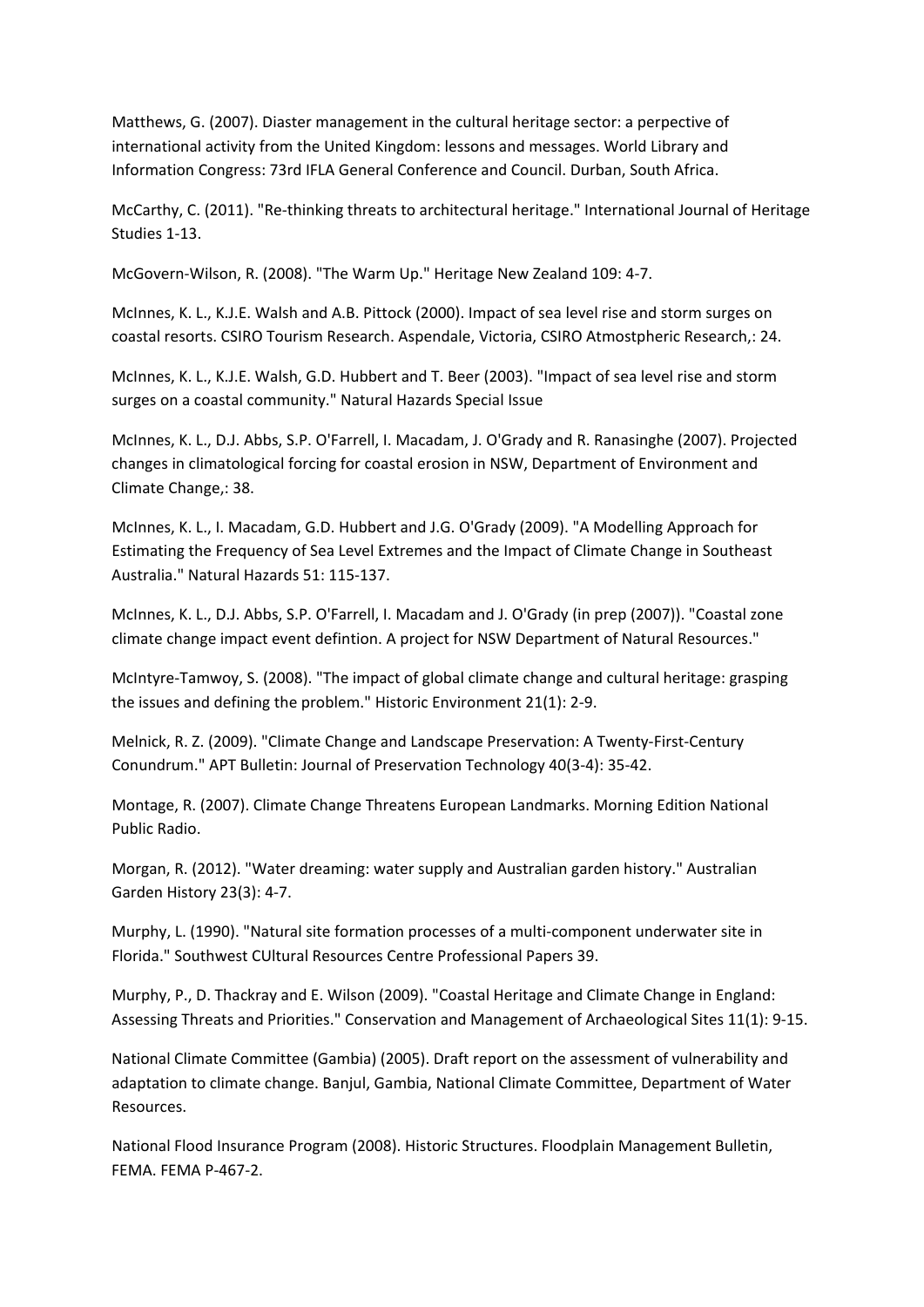National Parks and Wildlife Sevice, S. N. R. (2006). Ku-ring-gai Chase National park, Lion Island Nature Reserve, Long Island Nature Reserve, Spectacle Island Nature Reserve and Mt Ku-ring-gai Aboriginal Area Fire Management Strategy. N. P. a. W. S. S. N. R. Department of Environment and Conservation. Sydney.

National Trust for Historic Preservation Cultural Heritage and Climate Change Adaptation.

National Trust of Australia (Victoria) (2008). Preserving our Garden Heritage in Drought Conditions. Melbourne, National Trust of Australia (Victoria): 18.

Nayton, G. (2010). Cossack Town Site Cyclonic Impact Survey: Impact of Cyclone Glenda "100 year" cyclonic event on Cossack Archaeology, Report for Shire of Roeburn.

Nayton, G. and G. Rasario (2011). Old Onslow Townsite Conservation Plan for Shire of Ashburton.

Niall, S. and K. Walsh (2005). "The impact of climate change on hailstorms in southeastern Australia." International Journal of Climatology 25(14): 1933‐1952.

Nilsson, A., A. G. Swartling and K. Eckerberg (2012). "Knowledge for local climate change adaptation in Sweden: challenges fr multilevel governance." Local Environment: The International Journal of Justice and Sustainability 17(6‐7): 751‐767.

Northern Ireland Environment Agency The Impacts of Climate Change on the Built Heritage of Northern Ireland.

NSW Government (2005). Management Plan for the Sydney Opera House. Sydney.

NSW Government Architects Office (2010). Optimising the Planning and Management of Forested Ecosystems and Green Spaces on NSW Crown Land. Sydney.

NSW Heritage Council (1998). Heritage Gardens and Grounds. N. H. Council. Sydney. 9.1.

NSW National Parks and Wildlife Service (2008). Parks and Wildlife Group Protected Areas Climate Change Statement and Action Plan 2008/09 ‐ 2009/10. Department of Environment and Climate Change. Sydney.

Office of Environment and Heritage (2011). Guide to Climate Change Risks for NSW Local Government. The State of NSW and Office of Environment and Heritage. Sydney, Office of Environment and Heritage,: 36.

Ophoff, M. G. and L. Topfer (2011). A Road Map for Cultural Heritage Research in Europe. Results of the project NET‐HERITAGE.

Page, H. (2008). Watering Heritage Gardens and Trees. Heritage Victoria and Department of Planning and Community Development. Melbourne: 8.

Pall, P., T. Aina, D. Stone, P. Stott, T. Nozawa, A. Hilberts, D. Lohmann and M. Allen (2011). "Anthropogenic greenhouse gas contribution to flood risk in England and Wales in autumn 2000." Nature 470: 382‐386.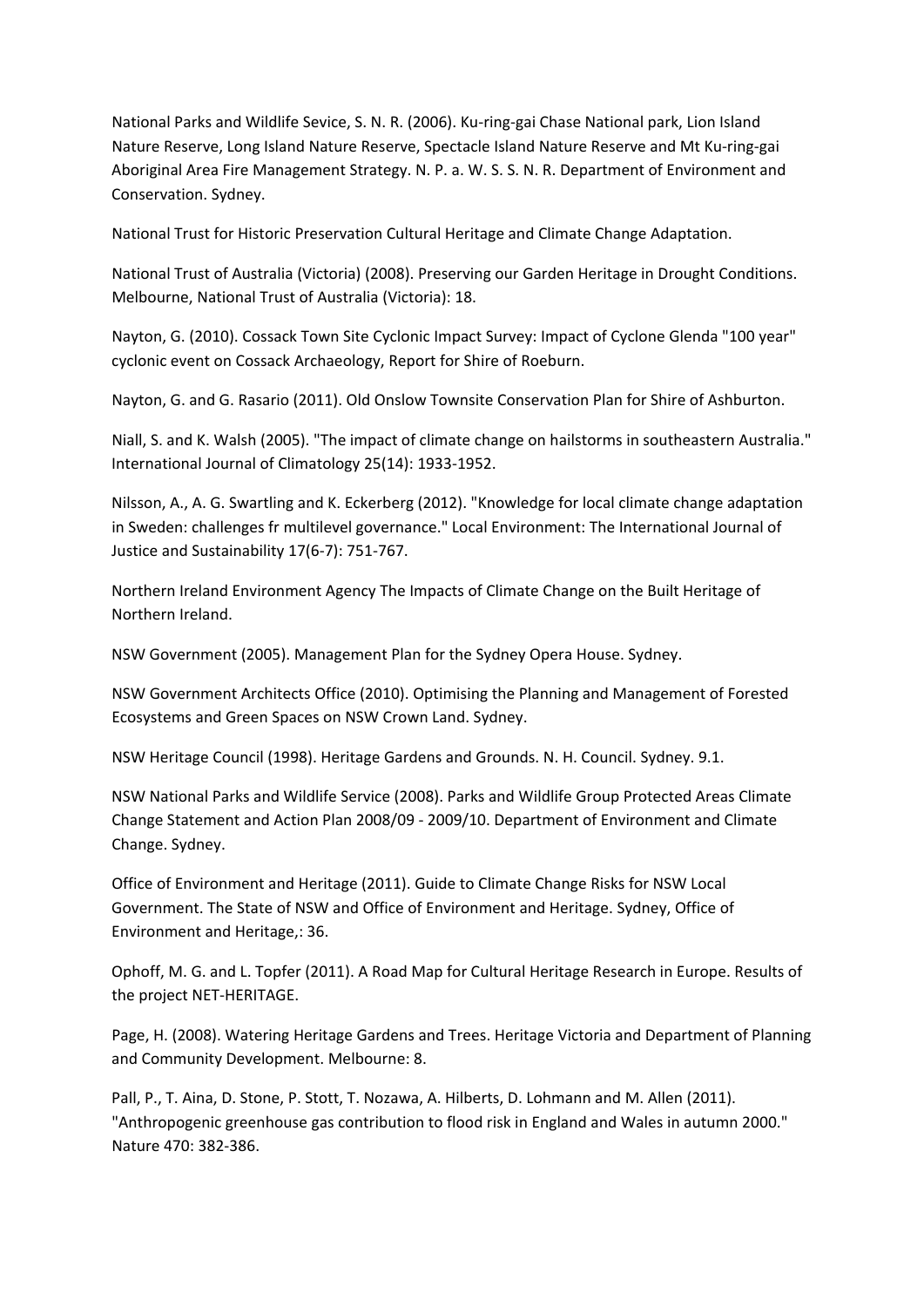Parrini, P. L., G. Perucca, G. Pizzigoni, M. Diana, M. Metallo and N. Beloynnis (1993). Influence of climate and anthropogenic pollution on stone decay. RILEM/UNESCO Congress on Conservation of Stone and Other Materials, Paris.

Parris, K. M. and D. L. Hazell (2005). "Biotic effects of climate change in urban environments: the case of the grey headed flying foxe (Pteropus poliocephalus) in Melbourne, Australia." Biological Conservation 124(2): 267‐276.

PB Associates (2007). Assessment of the vulnerability of Australia's Energy Infrastructure to the impacts of climate change. Canberra, Australian Greenhouse Office, Department of Environment and Heritage

Pearson, M. (2008). "Climate change and its impacts on Australia's cultural heritage." Historic Environment 42(1): 37‐40.

Pearson, M. (2008). "Climate Change, Fire and Cultural Heritage in Australia." Heritage at Risk(2006/2007): 218‐219.

Pearson, M. and L. Williams (1996). Possible effects of climate change on the cultural national estate. Issues in Management Archaeology. L. Smith and A. Clarke, Anthropology Museum, University of Queensland. Tempus Vol 5.

Pearson, M. a. D. M. (2011). Study of condition and integrity of historic heritage places. Report prepared for the Australian Government Department of Sustainability, Environment, Water, Population and Communities on behalf of the State of the Environment 2011 Committee. . Canberra, Australia.

Peverill, M. (n.d.). Climate Change Adaptation Policy: its implementation in the East Midlands and opportunities for the Historic Environment. E. M. H. Forum.

Pittock, B. (2003). Climate Change: an Australian Guide to the Science and Potential Impacts. Canberra, Australian Greenhouse Office.

Planning Institute of Australia (2004). Sustainable regional and urban communities adapting to climate change: Issues Paper, Planning Institute of Australia, Queensland Division: 88.

Pouliquen‐Young, O. and P. Newman (2000). The Implications of climate change for land based nature conservation strategies. E. A. Australian Greenhouse Office. Canberra.

Preston, B. L., T. Smith, C. Brooke, R. Goddard, T. Measham, G. Whithycombe, K. McInnes, D. Abbs, B. Beveridge and C. Morrison (2008). Mapping Climate Change Vulnerability in the Sydey Coastal Councils Region. CSIRO and Sydney Coastal Councils Group.

Preston, B. L., T.F. Smith, C. Brooke, R. Gorddard, T.G. Measham, G. Withycombe, K. McInnes, D. Abbs, B. Beveridge and C. Morrison (2008). Mapping climate change vulnerability in the Sydney Coastal Councils Group. Prepared for the Sydney Coastal Councils Group. Canberra, CSIRO Climate Adaptation Flagship.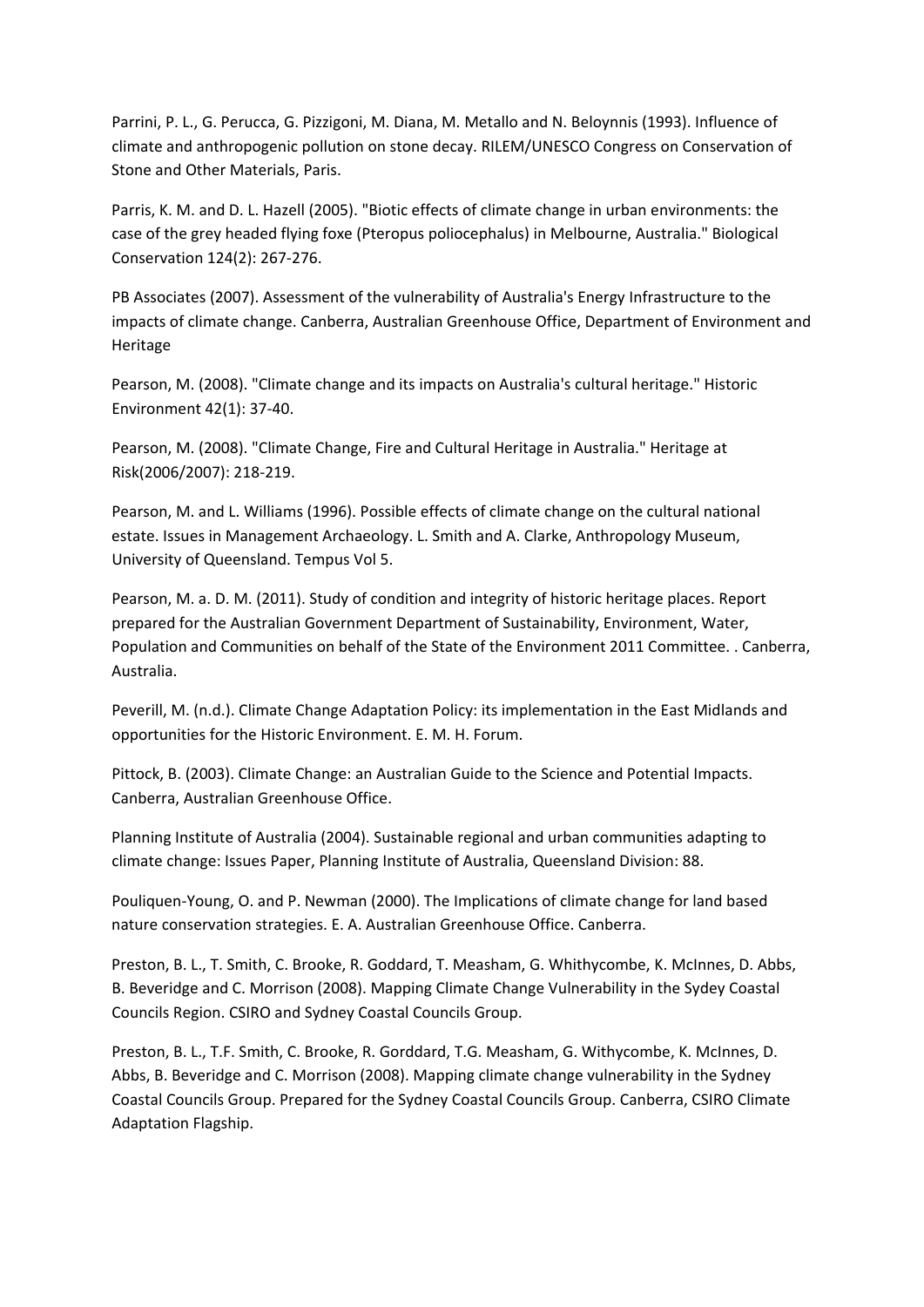Primack, R. B. and A. J. Miller‐Rushing (2009). "The role of botanical gardens in climate change research." New Phytologist 182: 303‐313.

Prime Minister's Science, E. a. I. C. (2007). Water for our cities: building resilience in a climate of uncertainty. Canberra, Australian Government,.

Przywolnik, K. (2002). "Coastal sites and severe weather in Cape Range peninsula, northwest Australia." Archaeology in Oceania 37: 137‐152.

Richardson, E. (2007). Retrofitting Canberra Gardens for climate change.

Rio +20 United Nations Conference on Sustainable Development (2012). Outcome of the Conference. Rio De Janeiro, Brazil, United Nations: 53.

Rock, B. a. S. Spencer. (2001). The Maple Syrup Industry. New England Regional Assessment: 38‐42.

Rod, J. K., I. Berthling, H. Lein, P. Lujala, G. Vatne and L. M. Bye (2012). "Intergrated vulnerability mapping for wards in Mid‐Norway." Local Environment: The International Journal of Justice and Sustainability 17(6‐7): 695‐716.

Ross, J. (2008). "Climate change: issues facing Indigenous Australians." Indigneous Law Bulletin 7(8): 7‐10.

Rowland, M., M. Roe and S. Ulm (2010). Monitoring the Management of Cultural Heritage Places at the Shoreface. Australian Archaeological Association Conference. M. T. a. M. B. S. K. May. Batemans Bay.

Rowland, M. J. (1992). "Climate change, sea level rise and the archaeological record." Australian Archaeology 34: 29‐33.

Rowland, M. J. (1996). Climate change and its impact on Australia's cultural heritage. L. Smith and A. Clarke. Brisbane, University of Queensland. Tempus 5: 128‐135.

Rowland, M. J. (1999). "Accelerated climate change and Australia's cultural heritage." Australian Journal of Environmental Management 6(2): 109‐118.

Rowland, M. J. (1999). The Keppel Islands ‐ 'a 3000 year event' revisited. Canberra, Natural History Publications, ANU.

Rowland, M. J. (2008). "Saving the past from the future." Historic Environment 21: 19‐29.

Rowland, M. J. (2010). "Will the sky fall in? Global warming ‐ an alternative view." Antiquity 84: 1163‐1171.

Rowland, M. J. and S. Ulm (2010). "Key issues in the conservation of the Australian coastal archaeological record: natural and human impacts." Coastal Conservation 16(2).

Sabbioni, C., M. Cassar, P. Brindlecombe, J. Tidblad, R. Kozlowski, M. Drdacky, C. Saiz‐Jimenez, T. Grontoft, I. Wainwright and X. Arino (2006). Global Climate Change Impact on Built Heritage and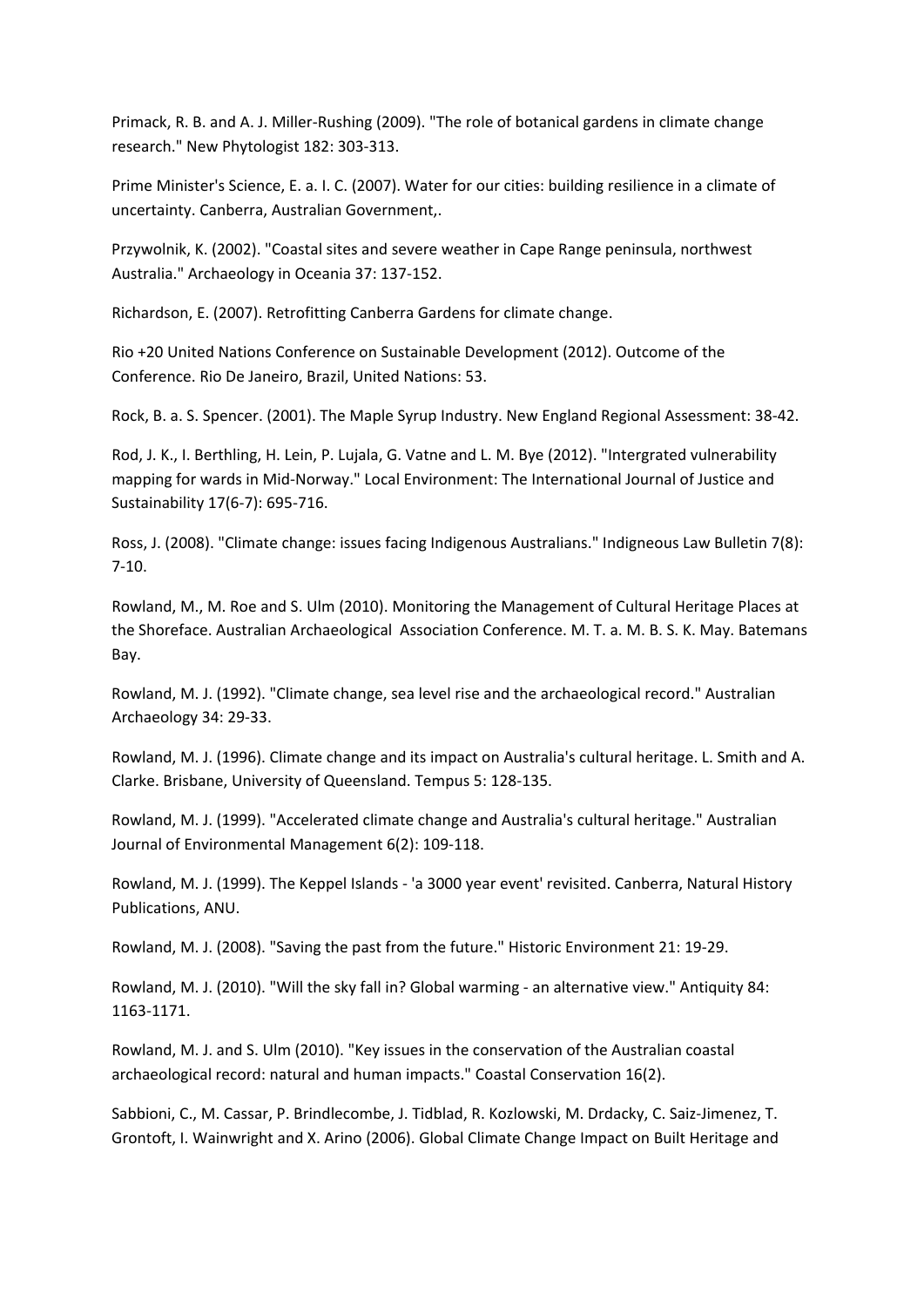Cultural Landscapes. Heritage, Weathering and Conservation. M. A. d. B. R. Fort, M. Gomez‐Heras and C. Vazquez‐Calco, Taylor and Francis/Balkema.

Sabbioni, C., P. Brimblecombe and M. Cassar (2010). The Atlas of Climate Change Impact on European Cultural Heritage. London and New York, Anthem Press.

Schiermeier, Q. (2011). "Increased flood risk linked to global warming." Nature 470: 316.

Schuster, S. S., R.J. Blong and R. Leigh (2005). "Characteristics of the14 April 1999 Sydney hailstorm based on ground observations, weather radar, insurance data and emergency calls." Natural Hazards Earth System Sciences 5(5): 613‐620.

Sedovic, W. a. J. H. G. (2005). "What Replacement Windows Can't Replace: The Real Cost of Removing Historic Windows." APT Bulletin: Journal of Preservation Technology 36(4): 25‐29.

Sharples, C. (2006). Indicative Mapping of Tasmanian Coastal Vulnerability to Climate Change and Sea‐Level Rise: Explanatory Report 2nd Edition. Hobart, Department of Primary Industries & Water, Tasmania.

Shearing, S. (2008). "Here today, gone tomorrow? Climate Change and World Heritage." Australasian Journal of Natural Resources Law and Policy 12(2): 161‐200.

Sidi, A. O. (2006). "Timbuktu Mosques Face Climate Challenges." World Heritage Review 42: 12‐17.

Simpson, M. C., S. Gossling, D. Scott, M.C. Hall and E. Gladlin (2008). Climate Change adaptation and mitigation in the tourism sector. Paris, University of Oxford.

Smith, B. J., S. McCabe, D. McAllister, C. Adamson, H.A. Viles and J.M. Currun, (2011). "A commentary on climate change, stone decay dynamics and rhe 'greening' of natural stone buildings: new perspectives on 'deep wetting'." Environmental Earth Science 63: 1691‐1700.

Smith, K. (n.d.). Historic Environment Impacts: What are the emerging risks to heritage assets? E. M. H. Forum.

Smith, T. F., C. Brooke, T.G. Measham, B. Preston, R. Goddard, G. Withycombe, B. Beveridge and C. Morrison (2008). Case Studies of Adaptive Capacity: Systems Approach to Regional Climate Change Adaptation Strategies. For the Sydney Coastal Councils Group. Sydney.

Smith, T. F., B. Preston, R. Goddard, C. Brooke, T.G. Measham, G. Withycombe, B. Beveridge and C. Morrison (2008). Regional Workshops Synthesis Report: Sydney Coastal Councils' Vulnerability to Climate Change: Part 1. Prepared for the Sydney Coastal Councils Group. Canberra, CSIRO Climate Adaptation Flagship, Canberra.

Spenneman, D. and D. Look (1998 [2004]). From conflict to dialogue, from dailogue to cooperation, from cooperation to preservation. Disaster Management Programs for Historic Sites. D. Spennemann and D. Look. San Francisco and Albury, Assoiation fo Preservation Technology (Western Chapter) and The Johnstone Centre, Cahrles Sturt University: 175‐188.

Spennemann, D. (1987). "The Impact of Cyclonic Surge on Archaeological Sites in Tonga." Bulletin of the Indo‐Pacific Prehistory Association 7: 75‐87.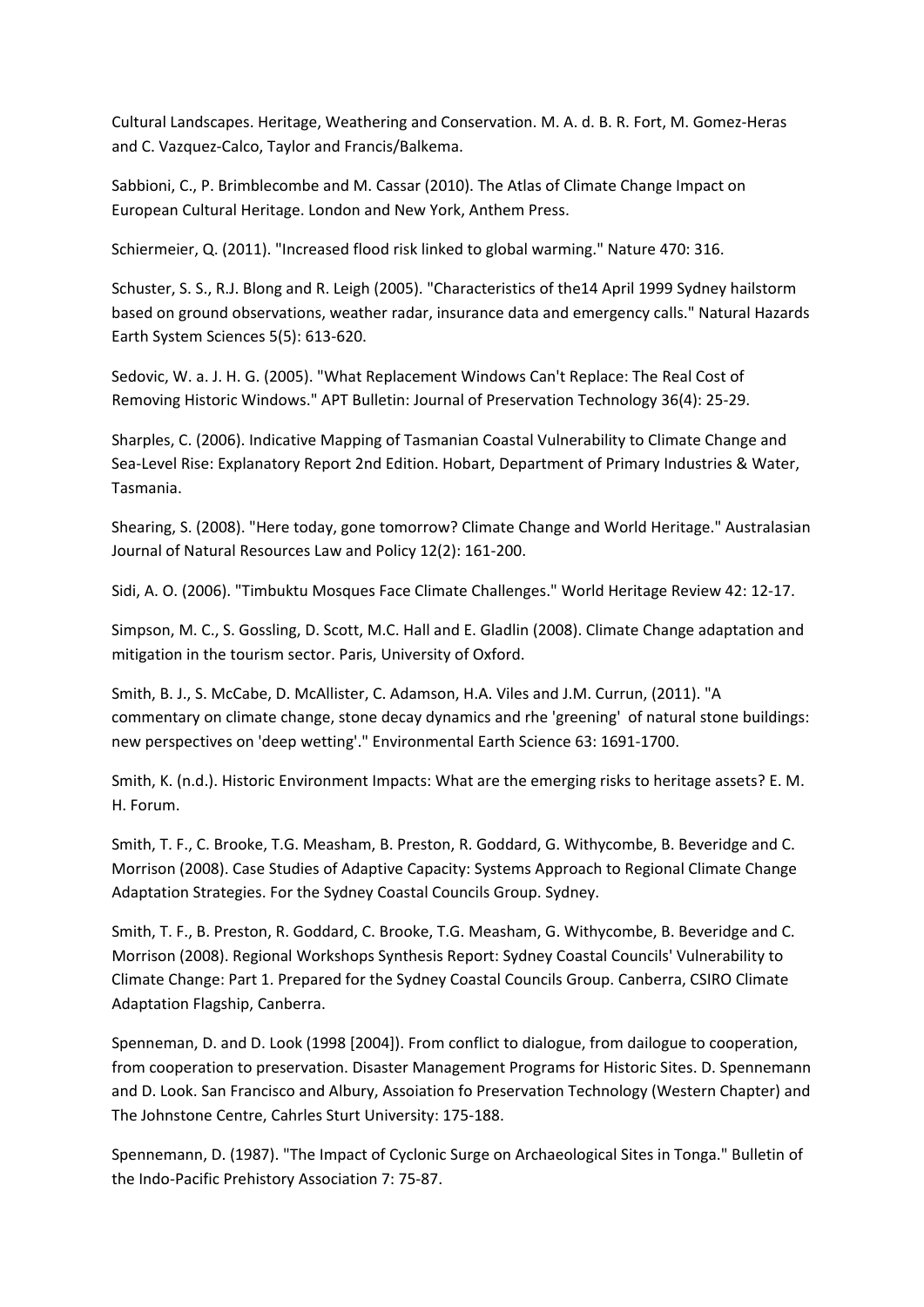Spennemann, D., G. Byrne and L.H. Belz (1990). An Outline of the Potential Impacts of Greenhouse Gas Generated Climatic Change and Projected Sea Level Rise on Tongatapu, Kingdom of Tonga. With special emphasis on the Nuku'alofa township area. G. Pernetta and P. J. Hughes. Implications of Expected Climate Changes in the South Pacific region: an Overview: 161‐192.

Spennemann, D. (1998 [2004]). Conservation management and mitigation of the impact of tropical cyclones on archaeological sites Disaster Management Programs for Historic Sites D. Spennerman and D. Look. San Fransisco and Albury, Association for Preservation Technology (Western Chapter) and The Johnstone Centre, Charles Sturt University: 113‐132.

Spennemann, D. and D. Look (1998 (2004)). Managing Disasters and Managing Disaster Responses: an Introduction. Disaster Management Programs for Historic Sites. D. Spennerman and D. Look. San Francisco and Albury, Association for Preservation Technology (Western Chapter) and the Johnstone Centre: 1‐5.

Stern, N. (2008). "The economics of climate change." American Economic Review 98(2): 1‐37.

Street, B. (2012). "Improving water and energy efficiency: Case study of an 1890's cottage." Historic Environment 24(2): 31‐35.

Sydney Coastal Councils Group (1998). The Sydney Region Coastal Management Strategy. Chatswood: 137.

Taylor, L., J. Flatman, T. Marshall and Y. Rydin (2011). Heritage and Climate Change: Protection at any Cost? UCL Environment Institute Workshop, University College London Environment Institute: 20.

Thake, A. (2009). Heritage Garden Restoration and Maintenance. Melbourne, International Specialised Skills Institute Inc and Pratt Foundation,.

The Australian Government (2008). Australian Convict Sites World Heritage Nomination. W. Department of Environment, Heritage and the Arts. Canberra.

The Australian Government and NSW Government (2006). Sydney Opera House World Heritage Nomination Part 4. State of Conservation and factors affecting the property. Sydney.

The Prince's Regeneration Trust (2010). The Green Guide for Historic Buildings, The Stationery Office.

Todd, D. (1998). Seismic Safety Standards for Existing Federal Buildings. Disaster Management Programs for Historic Sites. D. Spenneman and D. Look. San Francsico and Albury, Association for Preservation Technology (Western Chapter0 and The Johnstone Centre, Charles Sturt University: 63‐ 64.

Transport Roads and Maritime Services (nd). Climate Change Plan 2010‐2011. R. a. M. S. NSW Department of Transport. Sydney.

Trenhaile, A. S. (2011). "Predicting the response of hard and soft rock coasts to changes in sea level and wave height." Climatic Change 109: 599‐615.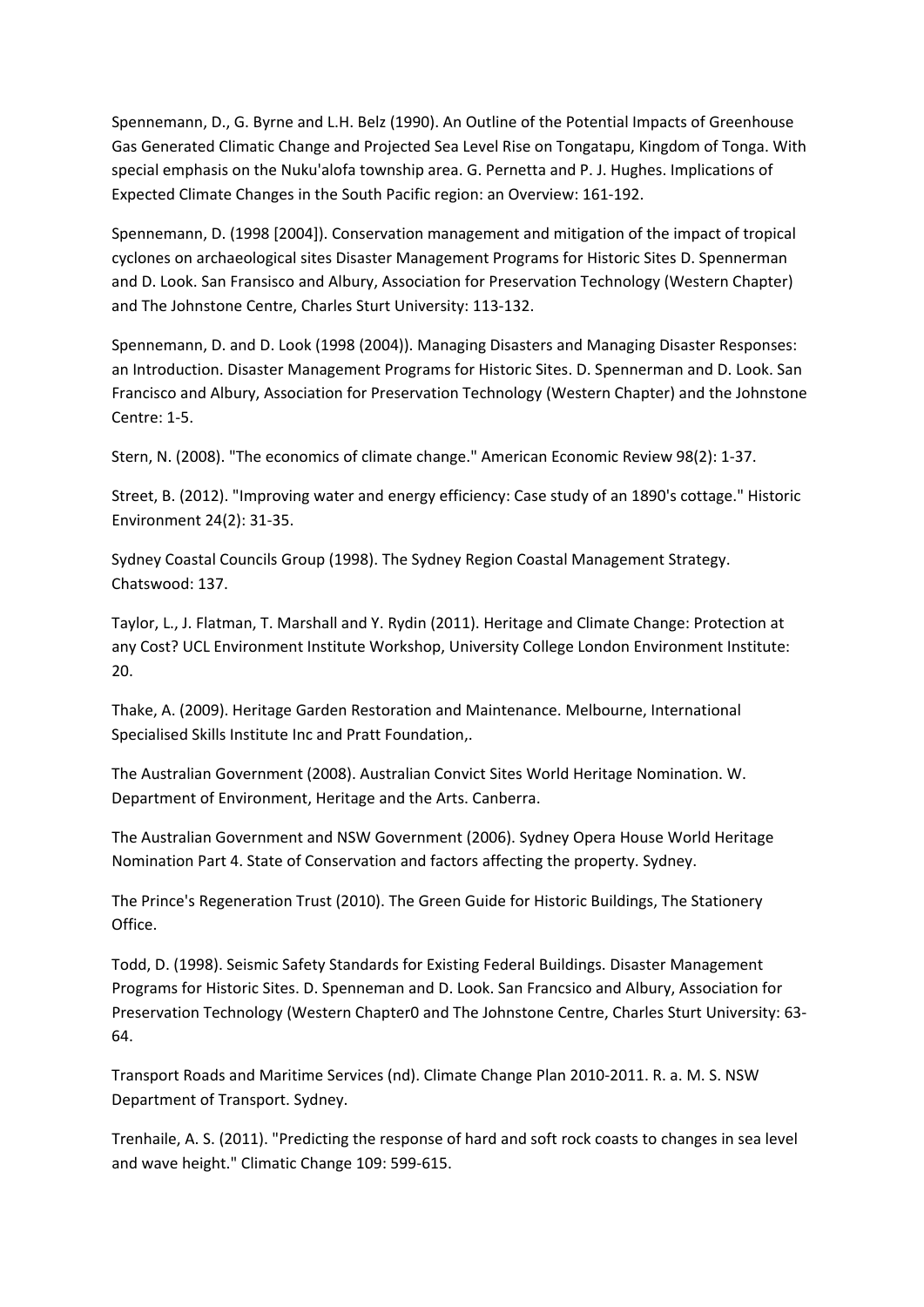UK Climate Impacts Programme and The National Trust (2002). Gardening in the Global Greenhouse: The Impacts of Climate Change on Gardens in the UK. Oxford, UK Climate Impacts Programme and The National Trust,.

UNESCO (2007). Case Studies on Climate Change and World Heritage. A. Colette. Paris.

UNESCO (2007). Climate Change and World Heritage: Report on predicting and managing the impacts of climate change on World Heritage and Strategy to assist State Parties to implement appropriate management responses. World Heritage Reports. A. Colette. Paris. 22.

VanKoningsveld, M., J.P.M. Mulder, M.J.F. Stive, L. VanDerValk and A.W. VanDerWeck (2008). "Living with sea level rise and climate change: a case study of the Netherlands." Journal of Coastal Research 24(2): 367‐379.

Voice, M., N. Harvey, K. Walsh (2006). Vulnerability to Climate Change of Australia's Coastal Zone: Analysis of Gaps in Methods, Data and System Thresholds. E. A. Australian Greenhouse Office. Canberra.

Walsh, R., S. Orban, R. Walker, J. Coates, J‐M. Croteau, D. Stone and T. Strynadka (2009). Front St Paving Project, Dawson City, Yukon: Adapting to Climate Change in a National Historic District.

Wang, X., Nguyen, M., Stewart, M.G., Syme, M., Leitch, A. (2010). Analysis of Climate Change Impacts on the Deterioration of Concrete Infrastructure ‐ Synthesis Report, Part 1 (Impacts), Part 2 (Adaptations), Part 3 (Case Studies). Canberra, CSIRO Climate Adaptation Flagship.

Watson, P., D. Lord and C. Snelgrove (2009). Sydney Harbour sea level rise vulnerability studies, NSW Department of Environment, Climate Change and Water.

Watson, P. J. and D. B. Lord (2008). Fort Denison Sea Level Rise Vulnerability Study. N. D. o. E. a. C. C. Coastal Unit. Sydney.

Watson, P. J. and D. B. Lord (2009). Goat Island Sea Level Rise Vulnerability Report, Coastal Unit, Department of Environment and Climate Change.

Weeks, N. (2007). Financial Management of Catastrophes in Australia, Australian Reinsurance Pool Corporation.

Welch, D. (2005). "What Should Protected Areas Managers Do in the Face of Climate Change?" 22(1): 75‐93.

White, J. (2004). "Climate Change Scenarios: protecting historic assets." English Heritage, London, Conservation Bulletin 45 Spring: 16‐17.

White, J. (2008). Twenty Years On. The 1987 storm and managing future climate change impacts in historic parks and gardens in England. Dresden, TUD Press: 175‐180.

Widell, C. (1998 [2004]). The government's responsibilities for the preservation of cultural resources. Disaster Management for Historic Sites. D. S. a. D. Look. San Francisoco and Albury, Association for Preservation Technology (Western Chapter) and The Johnstone Centre, Charles Sturt University: 13‐ 15.